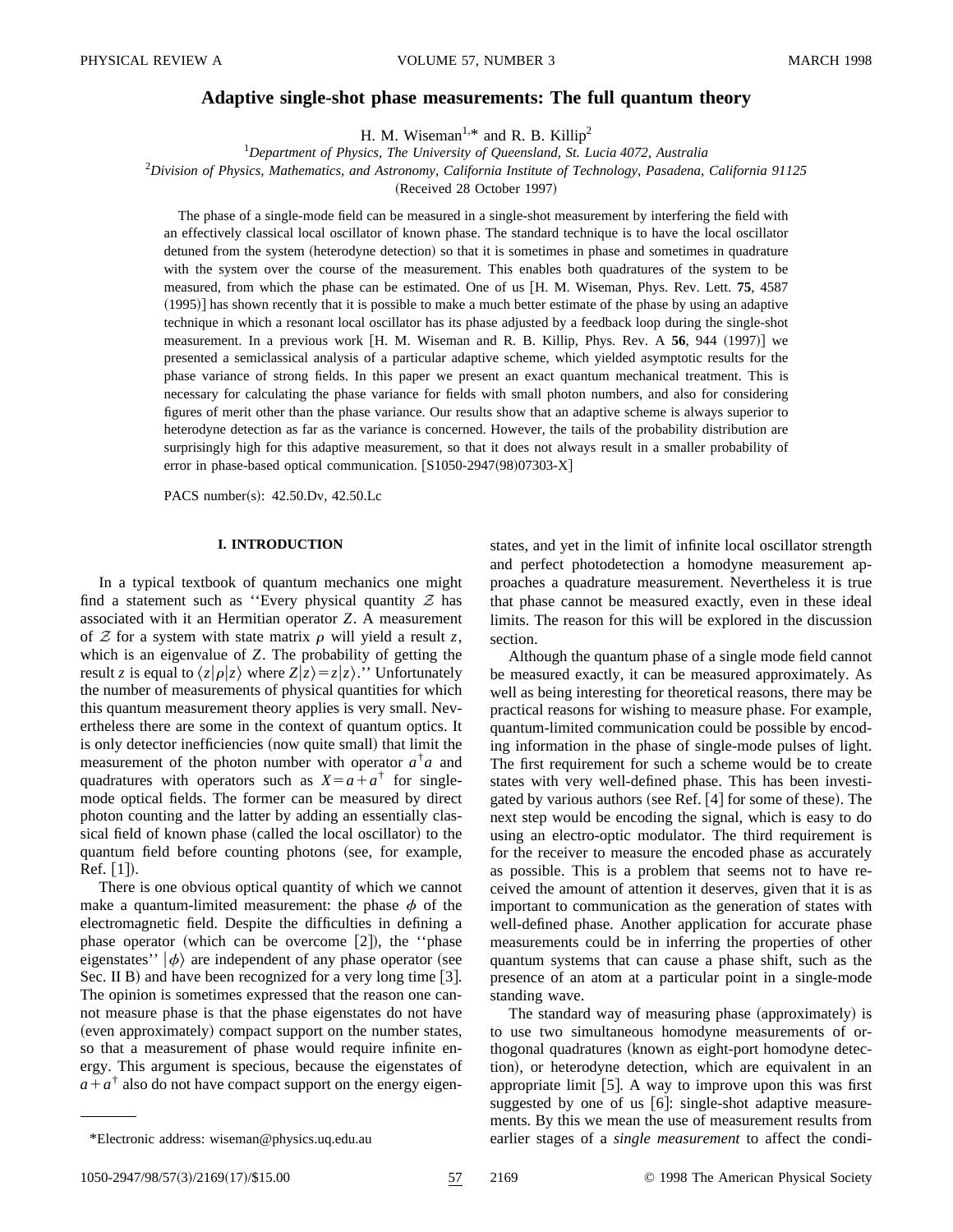

FIG. 1. Diagram for the experimental apparatus for making an adaptive phase measurement. Thin dashed lines indicate light rays and the thin continuous line labeled BS represents a 50/50 beam splitter. Medium lines represent electro-optic devices: photodetectors (PD) and an electro-optic phase modulator (EOM). Thick lines represent electrical components: a subtractor, a multiplier, an integrator, a signal generator  $(SG)$ , a signal processor, and a digital read out giving the measured value of  $\phi \in [0,2\pi)$ . The necessity for these particular electrical elements alone is a consequence of the feedback algorithm explained in Sec. III B.

tions of the measurement in its later stages. In this case it means using the photocurrent up to time *t* to control the local oscillator phase at time *t* by a feedback loop, during the detection of a single single-mode pulse. In Ref.  $[7]$  we investigated a particular feedback algorithm, illustrated in Fig. 1, using semiclassical theory. We showed that for large fields an adaptive measurement is a much closer approximation to a true phase measurement than is heterodyne detection.

In this paper we continue our analysis of the simple adaptive algorithm, but this time we present the full quantum theory of these adaptive phase measurements. The background theory required is presented in Sec. II. This introduces the theory of probability operator measures (POMs), which is required for approximate measurements. It also summarizes the theory of POMs for phase measurements and POMs for measurements using a large local oscillator. In Sec. III we derive expressions for the POMs for the two adaptive phase measurement schemes of Ref. [7]. In Sec. IV we use these POMs to calculate phase variances, for coherent states, and for phase-optimized states with an upper bound on the photon number. We compare our exact (quantum) numerical results to the asymptotic (semiclassical) analytical results obtained in Ref. [7]. One feature that can only be calculated using the full quantum theory is the overall shape of the probability distributions, including the tails. This is required for determining the probability of error in phase communication schemes. This aspect is investigated in Sec. V, again for coherent states and for phase-optimized states with an upper bound on the photon number. Section VI concludes with a discussion on the ultimate limits to phase measurements.

#### **II. PROBABILITY-OPERATOR MEASURES**

### **A. General theory of POMs**

If (as in the present case) we are unconcerned about the fate of the system after it has been measured, then any measurement is completely described by the probability for each of the possible results to occur. Let the set of all possible measurement results  $\lambda$  be denoted  $\Omega$ . Then the measurement is specified by a probability measure (PM) on  $\Omega$ . If we denote the PM as *P* then for any subset  $E \subseteq \Omega$ , we can identify  $P(E)$  as the probability to obtain a measurement result  $\lambda$  $\in E$ . Of course this requires  $P(\Omega) = 1$ .

For quantum mechanical systems, the most general way of generating a PM *P* is as the expectation value of an operator measure *F* on  $\Omega$ . That is, for a quantum system with state matrix  $\rho$ ,

$$
P(E) = \text{Tr}[\rho F(E)]. \tag{2.1}
$$

Obviously  $F(E)$  must be a positive operator, and by conservation of probability

$$
F(\Omega) = 1. \tag{2.2}
$$

For this reason we call *F* a probability operator measure  $(POM)$ , or sometimes an *effect*-valued measure [8,9]. Note that even for a subset *E* with a single element  $\lambda$ ,  $F(\lambda)$  is not necessarily a projector.

### **B. POMs for phase measurements**

Now consider the case where the measured quantity is to be a phase  $\phi$  of a single-mode photon field, so that *F* is a POM on  $\Omega = [0,2\pi)$ . Quantum mechanically this phase should in some sense be conjugate to the photon number operator  $a^{\dagger}a$ , but as long as we stick with POMs to describe the measurement there are none of the difficulties associated with defining a phase operator  $[2]$ . Since phase is a continuous variable, we will use  $F(\phi)$  to denote the phase POM density. The completeness relation for a phase POM is therefore written as

$$
\int_0^{2\pi} d\phi F(\phi) = 1.
$$
 (2.3)

As explained in Ref. [7], for  $F(\phi)$  to be invariant under phase shifts, and to be unbiased, implies that it can be written in the form

$$
F(\phi) = \frac{1}{2\pi n m m} \sum_{m=0}^{\infty} |m\rangle\langle n| e^{i\phi(m-n)} H_{mn}.
$$
 (2.4)

Here *H* is a positive-semidefinite Hermitian matrix with all entries real and positive, and  $|m\rangle$  is the number state  $a^{\dagger}a|m\rangle=m|m\rangle.$ 

The completeness condition  $(2.3)$  implies that

$$
\forall m \ge 0 \quad H_{mm} = 1. \tag{2.5}
$$

The positivity condition on the matrix *H* obviously requires that the off-diagonal elements be less than or equal to unity. A unique phase measurement is defined by specifying that all of the off diagonal elements be equal to unity. This is what has recently been called a canonical phase measurement  $[5]$ , although its special role was recognized very early in the history of quantum theory  $\lceil 3 \rceil$ .

In realistic phase measurements the off-diagonal elements  $H_{m,n}$  will be less than unity, but for  $|m-n|=1$  and  $m\geq 1$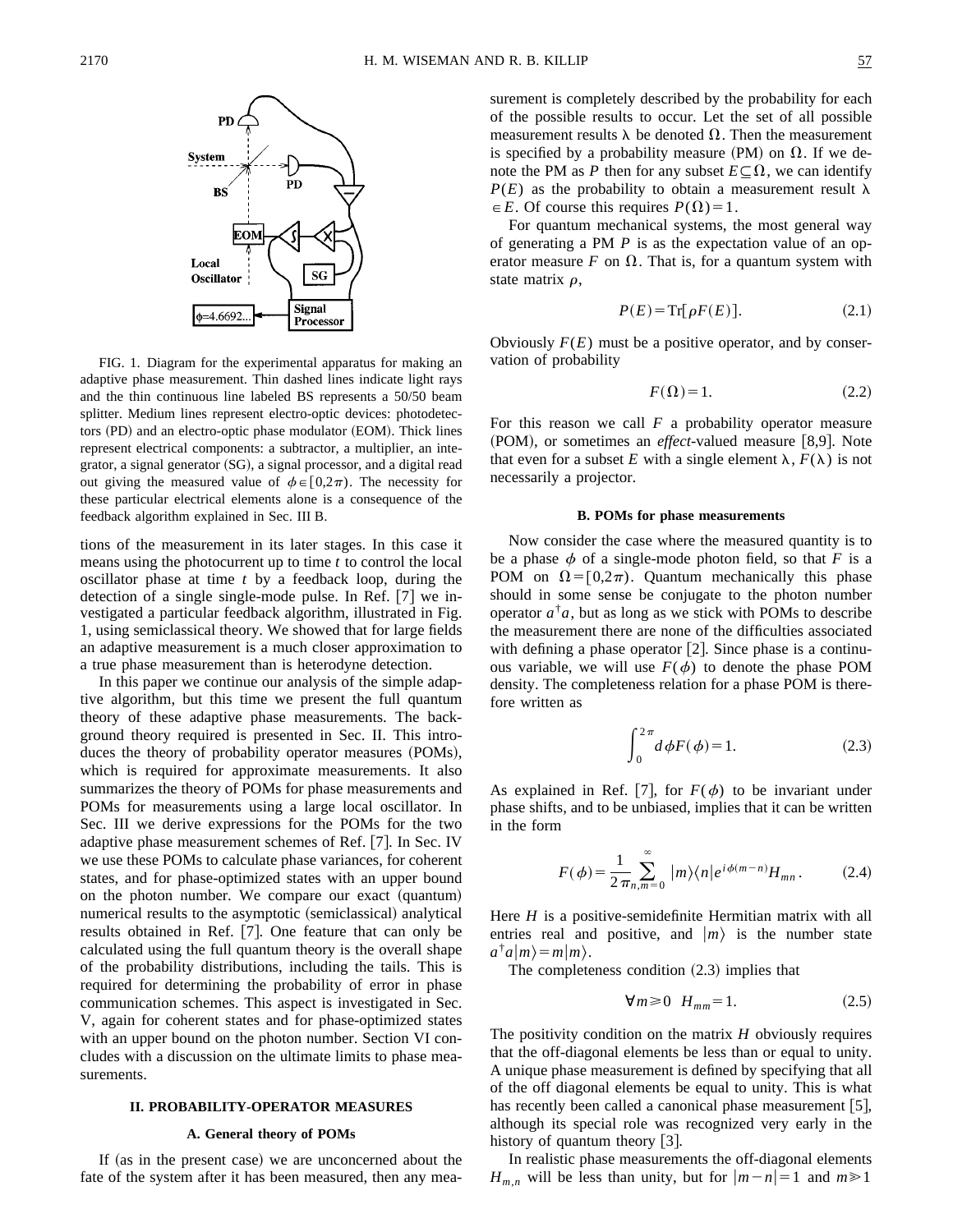they should be close to unity if the measurement is to be a good phase measurement, as will be seen in Sec. IV. In fact, in all of the measurements we examine, we have

$$
h(m) \equiv 1 - H_{m,m+1} \le O(m^{-1/2}).
$$
 (2.6)

For a canonical measurement  $h(m)$  is identically zero. In this case we can write the POM  $(2.4)$  as

$$
F^{\text{can}}(\phi) = \frac{1}{2\pi} |\phi\rangle\langle\phi|,\tag{2.7}
$$

where  $|\phi\rangle$  is an unnormalized phase eigenstate

$$
|\phi\rangle = \sum_{n=0}^{\infty} e^{in\phi} |n\rangle
$$
 (2.8)

as referred to in the Introduction.

## **C. POMs for dyne measurements**

We now turn from the POMs for phase measurements of a single-mode field to the POMs for measurements on a single-mode photon field made by interfering the light from that field with another field that has a macroscopic coherent excitation. This can be done at a beam splitter, and the two output fields of the beam splitter can then be detected by normal photodetectors. The second field can be treated classically as a *c* number, and is known as a local oscillator. All practical phase-sensitive measurements require a local oscillator, to act as a phase reference. If the local oscillator is resonant with the system field then this type of measurement is known as *homodyne* detection. If the local oscillator is detuned (outside the bandwidth of the system field) then this is known as *heterodyne* detection. In considering phase measurements we will have to consider other sorts of measurements involving interference with a quasiclassical local oscillator. In ignorance of any received term for such measurements we will call them examples of *dyne* detection, so that homodyne and heterodyne are obviously special cases.

Let us assume that our single-mode signal field has a temporal pulse shape  $u(t)$  that is positive and normalized as

$$
\int_0^T u(t) = 1.
$$
\n(2.9)

Here we are obviously ignoring the phase variation at optical frequency  $\omega$ ;  $u(t)$  is the envelope function. The total time *T* is necessarily much greater than  $\omega^{-1}$ , so that the pulse can be considered monochromatic. This is essential in order for the dyne measurements (which are phase-sensitive measurements) to be quantum limited. That is, for quantum effects to provide the limit to the phase uncertainty in the measurement. If the characteristic spectral width of the pulse  $\Gamma$  $\geq T^{-1}$  is too large then the phase uncertainty will be dominated by the term  $\delta\phi \sim \Gamma/\omega$  coming from the uncertainty  $\Gamma$ in the frequency. In all that follows we assume this uncertainty to be negligible.

For simplicity we will take the beam splitter at which the system and local oscillator fields are interfered to be balanced  $(50/50)$ . Then, ignoring vacuum fluctuations, the two fields at the two output ports of the beam splitter are equal to

$$
b_{\pm}(t) = \sqrt{u(t)/2}(a \pm \beta e^{i\Phi(t)})e^{-i\omega t}, \qquad (2.10)
$$

where *a* is the annihilation operator for the system and the real number  $\beta$  is the coherent amplitude of the local oscillator. This is normalized so that the instantaneous rate of photodetection at each detector is  $\langle b^{\dagger}_{\pm}(t)b_{\pm}(t)\rangle$ . We have assumed that the intensity profile of the local oscillator is the same as that of the system. However, we have included an arbitrary phase variation  $\Phi(t)$  of the local oscillator relative to the system. The total number of photons in the local oscillator is  $\beta^2$ , so we are interested in the limit  $\beta^2 \geq 1$ , $\langle a^{\dagger}a \rangle$ . For homodyne detection  $\Phi(t) = \Phi_0$ , a constant. For heterodyne detection  $\Phi(t) = \Phi_0 + t\Delta$ , where  $\Delta \gg \Gamma$  is the detuning.

The signal of interest is simply the difference between the two photocurrents at the two detectors (labeled  $\pm$ ). If we denote the number of photocounts at each of the detectors in the time interval  $[t, t + \delta)$  by  $\delta N_{\pm}(t)$  then we can define the signal photocurrent as

$$
I(t) = \lim_{\delta t \to 0} \lim_{\beta \to \infty} \frac{\delta N_+(t) - \delta N_-(t)}{\beta \delta t}.
$$
 (2.11)

Note that the two limits here do not commute. The limit  $\beta$  $\rightarrow \infty$  implies that both photocounts will be dominated by the contribution from the local oscillator. The fact that the limit  $\delta t \rightarrow 0$  is taken second indicates that we are only interested in the fluctuations in  $I(t)$  on a time scale much greater than the mean time  $\sim u(t)^{-1} \beta^{-2}$  between photodetections.

The general quantum theory of dyne measurements was derived by one of us in Ref.  $[10]$  for the case where the system mode is derived from an exponentially decaying cavity so that  $u(t) = \gamma e^{-\gamma t}$  where  $\gamma$  is the cavity linewidth. This is easily generalized for arbitrary  $u(t)$ . First we define a scaled time variable

$$
v = \int_0^t u(s)ds.
$$
 (2.12)

This is dimensionless, and increases monotonically with *t* from 0 to 1. For the case  $u(t) = \gamma e^{-\gamma t}$  we have  $v = 1$  $-e^{-\gamma t}$ . The photocurrent in terms of *v* is scaled so that

$$
I(v)dv = I(t)dt = dv I(t)/u(t).
$$
 (2.13)

Now the measurement result for a dyne measurement up to time *t* is the complete photocurrent record  $I(t')$  from  $t'$ =0 to  $t' = t$  [or equivalently,  $I(v')$  from  $v' = 0$  to  $v' = v$ )]. This record is, in theory at least, a continuous infinity of real numbers, which is an impractically huge amount of data. Fortunately it turns out that there are just two sufficient statistics at scaled time  $v$  (henceforth called simply time), namely, the two complex numbers

$$
A_v = \int_0^v I(u)e^{i\Phi(u)}du,
$$
\n(2.14)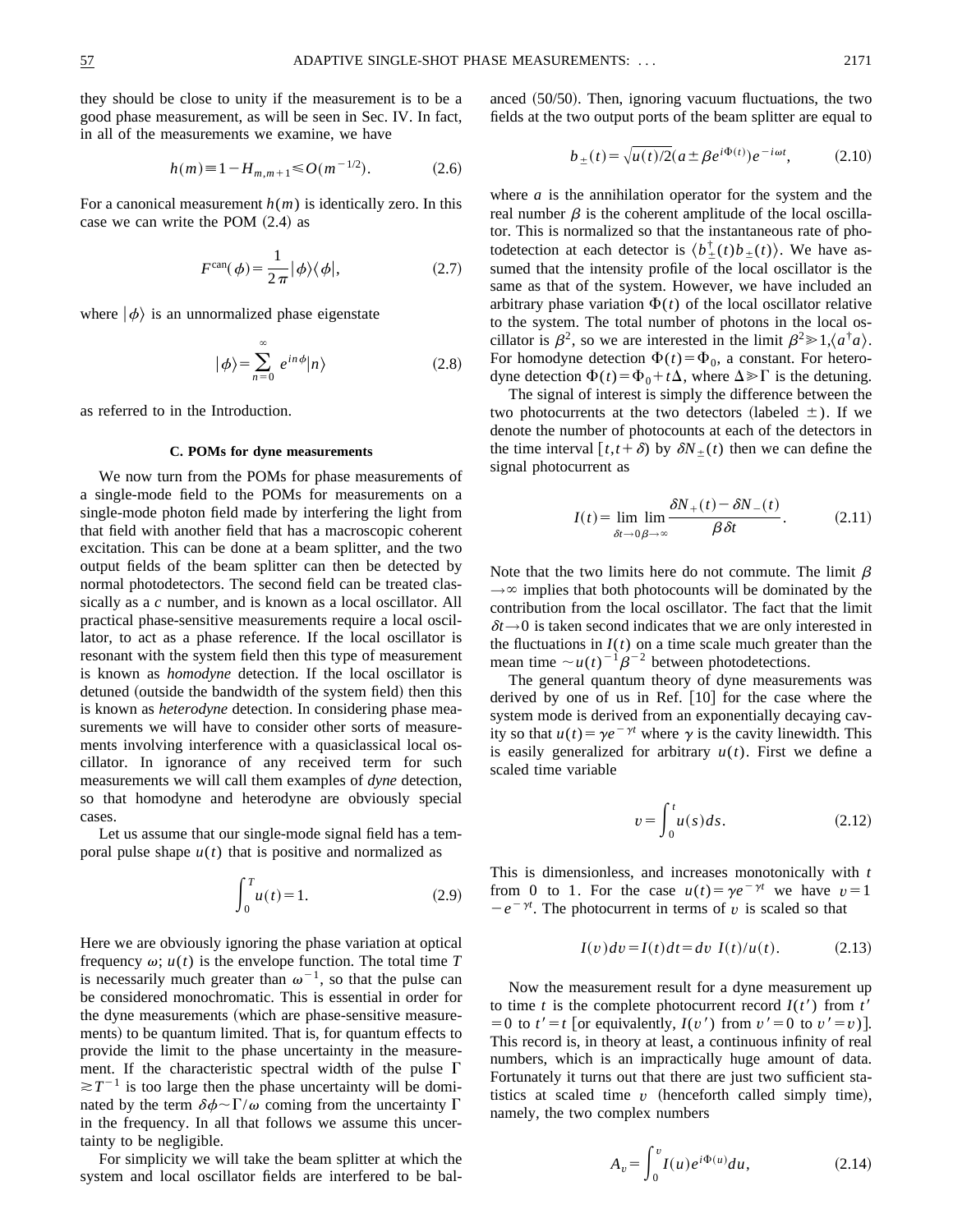$$
B_v = -\int_0^v e^{2i\Phi(u)} du.
$$
 (2.15)

We call these the sufficient statistics because, as shown in Ref. [10], the POM for the measurement at time  $0 \le v \le 1$  is given by

$$
G_v(A_v, B_v) = Q_v(A_v, B_v) \exp(\frac{1}{2}B_v a^{\dagger 2} + A_v a^{\dagger})
$$
  
×(1-v)<sup>a<sup>\dagger</sup>a/2</sup> exp( $\frac{1}{2}B_v^* a^2 + A_v^* a$ ), (2.16)

where  $Q_v(A_v, B_v)$  is a positive function, which will be defined shortly. This implies that the probability for obtaining any photocurrent  $\{I(u):0 \le u \le v\}$  is determined only by the two complex functionals of this current  $A_n$  and  $B_n$ . Any other features of  $\{I(u):0 \le u \le v\}$  are completely irrelevant.

It might be thought that the second integral  $B<sub>v</sub>$  does not depend on  ${I(u):0 \le u \le v}$  at all because the photocurrent does not appear explicitly in Eq.  $(2.15)$ . However, it may appear implicitly if the local oscillator phase  $\Phi(v)$  depends upon  ${I(u):0 \le u \le v}$ . This is precisely the situation we will consider later to construct a phase measurement. When we do so, the theory presented here shows that  $\Phi(v)$  should be made to depend on  ${I(u):0 \le u \le v}$  only through the two integrals  $(2.14)$ , $(2.15)$ . That is to say, we should have

$$
\Phi(v) = f_v(A_v, B_v) \tag{2.17}
$$

for some (possibly time-dependent) function  $f$ . This is an extremely powerful result, which is not at all intuitive.

In the limit  $v \rightarrow 1$ ,  $(1-v)^{a^{\dagger}a/2} \rightarrow |0\rangle\langle0|$ , where  $|0\rangle$  is the vacuum state. So, dropping the subscript *v* when  $v=1$ , we can write the POM  $(2.16)$  as

$$
G(A,B) = Q(A,B) |\widetilde{\psi}(A,B)\rangle\langle \widetilde{\psi}(A,B)|, \qquad (2.18)
$$

where  $|\widetilde{\psi}(A,B)\rangle$  is an unnormalized ket defined by

$$
|\tilde{\psi}(A,B)\rangle = \exp(\frac{1}{2}Ba^{\dagger 2} + Aa^{\dagger})|0\rangle. \tag{2.19}
$$

With a little operator algebra it is easy to show that this is proportional to the squeezed state  $[11]$ 

$$
|\alpha,\epsilon\rangle = \exp(\alpha a^{\dagger} - \alpha^* a) \exp(\frac{1}{2}\epsilon^* a^2 - \epsilon a^{\dagger 2})|0\rangle, \tag{2.20}
$$

where

$$
\alpha = \frac{A + BA^*}{1 - |B|^2},\tag{2.21}
$$

$$
\epsilon = \frac{-B \text{ atanh}|B|}{|B|}.
$$
 (2.22)

From Eq. (2.15), it is evident that  $|B| \le 1$ . For the schemes we will consider  $|B|$ <1 with probability one, so that the two expressions  $(2.21)$ ,  $(2.22)$  are well defined.

If we rewrite the POM (2.16) in terms of  $\alpha$ ,  $\epsilon$  instead of *A*,*B*, we have

$$
G'(\alpha, \epsilon) = Q'(\alpha, \epsilon) | \alpha, \epsilon \rangle \langle \alpha, \epsilon |, \qquad (2.23)
$$

where  $Q'$  is some new positive function of  $\alpha, \epsilon$ . In this case the set of all measurement results is  $\Omega = \mathbb{C} \otimes \mathbb{C}$ , where **C** denotes the set of complex numbers. If we imagine varying the state of the system  $|\psi\rangle$  (assumed pure), then the probability to obtain the result  $\alpha$ ,  $\epsilon$  is

$$
P(\alpha, \epsilon) \propto |\langle \alpha, \epsilon | \psi \rangle|^2. \tag{2.24}
$$

Provided  $\exp(|\epsilon|) \ll |\alpha|$ , the squeezed state  $|\alpha, \epsilon\rangle$  has a welldefined coherent amplitude  $\alpha$ . Hence from Eq. (2.24) if the unknown system state  $|\psi\rangle$  is also localized in the phase plane, it is highly likely that it must have a coherent amplitude close to  $\alpha$ . This fact will be used later to good effect.

We must now address the issue of how  $Q(A, B)$  is found. In Ref. [10] it is shown that  $Q(A, B)$  is the joint probability distribution that  $A, B$  would have if the photocurrent  $I(v)$ were given by

$$
I(v)dv = dW(v), \tag{2.25}
$$

where  $dW(v)$  is the infinitesimal increment in a real Wiener process  $[12]$  satisfying

$$
\langle dW(v) \rangle = 0, \tag{2.26}
$$

$$
dW(v)dW(v) = dt. \t(2.27)
$$

In Ref.  $[10]$ ,  $Q(A,B)$  was called the *ostensible* probability distribution for *A*,*B*. It is the probability distribution that *A*,*B* would have if there were no signal whatsoever; that is, if the system were prepared in the vacuum state. The noise in Eq.  $(2.25)$  then represents the local oscillator shot noise (or vacuum fluctuations if a Heisenberg picture interpretation is preferred). The presence of a nonzero signal determines the *actual* probability distribution through the POM  $(2.18)$ . That is to say, if the system state matrix is  $\rho$  then the true probability density is

$$
P(A,B)d^{2}Ad^{2}B = Q(A,B)\langle \widetilde{\psi}(A,B)|\rho|\widetilde{\psi}(A,B)\rangle d^{2}Ad^{2}B.
$$
\n(2.28)

Before moving onto specific examples in the following section, we will derive some general results regarding the ostensible distribution  $Q(A, B)$ . First, the ostensible mean of *A* is

$$
\langle A \rangle_{Q} = \int_{0}^{1} \langle e^{i\Phi(v)} dW(v) \rangle = 0.
$$
 (2.29)

This holds true even if  $\Phi(v)$  depends on the photocurrent record  $\{I(u):0 \le u \le v\}$  because  $W(v)$  is a strictly Markovian process. Second,

$$
\langle A^2 \rangle_{Q} = \int_0^1 \int_0^1 \langle e^{i\Phi(v) + i\Phi(u)} dW(u) dW(v) \rangle = \int_0^1 dv \langle e^{2i\Phi(v)} \rangle
$$
  
= -\langle B \rangle\_{Q}. (2.30)

Third,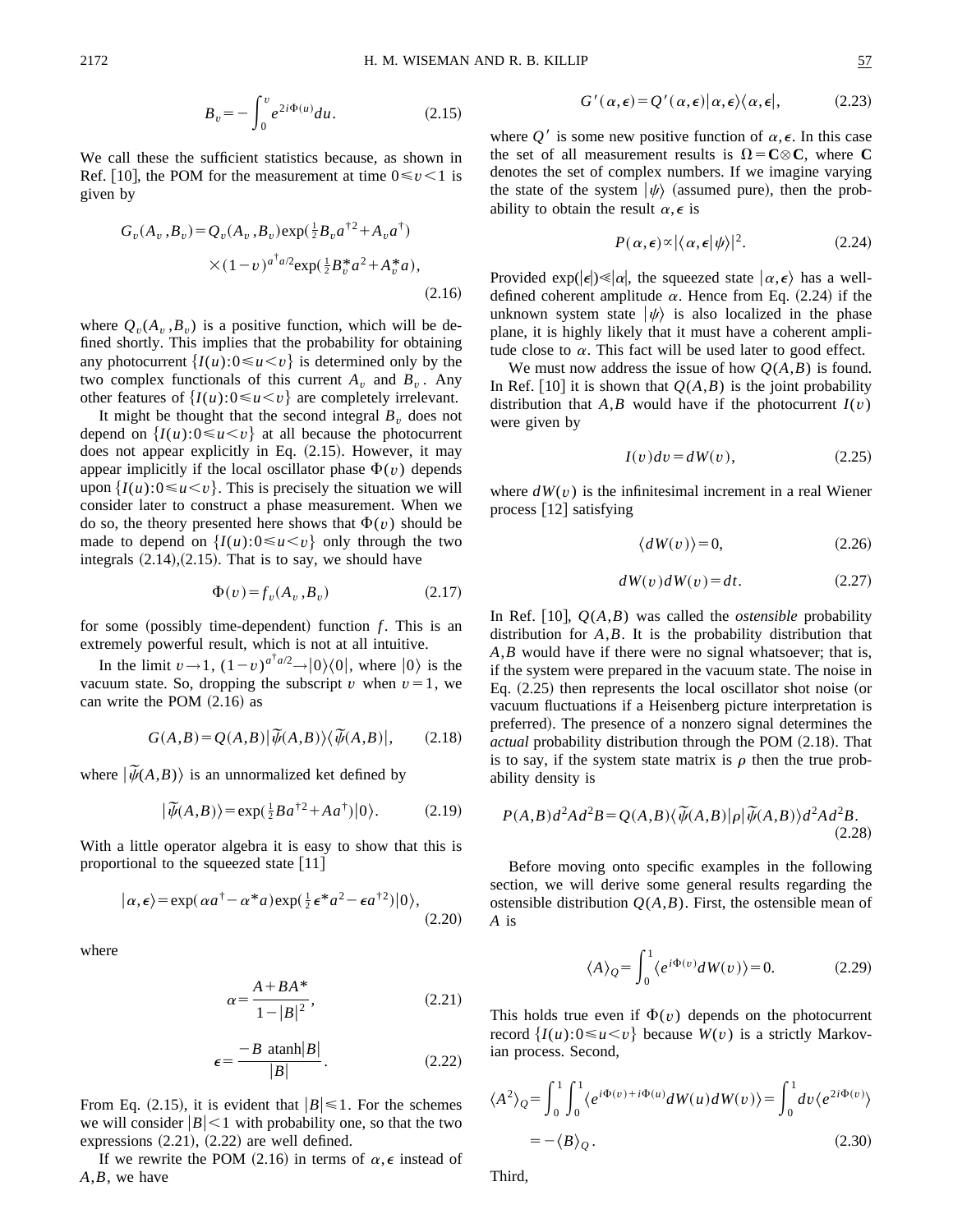

FIG. 2. Plot of the *H* matrix that defines the POM for phase measurements as in Eq.  $(2.4)$ , for the four schemes  $(a)$  canonical,  $(b)$ heterodyne,  $(c)$  adaptive mark I, and  $(d)$  adaptive mark II.

$$
\langle |A|^2 \rangle_{Q} = \int_0^1 \int_0^1 \langle dW(u) dW(v) \rangle = \int_0^1 dv = 1. \tag{2.31}
$$

# **III. PHYSICALLY REALIZABLE PHASE MEASUREMENTS**

### **A. Heterodyne measurements**

As noted in Sec. II B the ideal form of phase measurement is a canonical phase measurement in which  $H_{mn}$  from Eq.  $(2.4)$  is equal to unity for all  $m, n$ . This is plotted in Fig.  $2(a)$ . All physically realizable phase measurements fall short of this ideal. The simplest method for making a phase measurement is via heterodyne detection. As explained above, this involves a local oscillator that is far detuned from the system. The linear variation of the phase is in fact not essential; all that is required is that all relative phases (of the system with respect to the local oscillator) be sampled equally and on a time scale much shorter than the reciprocal bandwidth of the system. As long as there is a record of the local oscillator phase as a function of time, the information in the photocurrent record can be recovered. For definiteness, however, we will take the local oscillator phase to simply change linearly with (scaled) time  $v$ . That is,

$$
\Phi(v) = \Phi_0 + v\Delta,\tag{3.1}
$$

Having specified  $\Phi(v)$  all that remains to completely describe this heterodyne measurement is to determine  $Q(A,B)$ , the ostensible probability distribution for the measurement results *A*,*B*. Because the above  $\Phi(v)$  is independent of the photocurrent *I*, the "result" *B* is a constant (rather than a random variable) with value

$$
B = -\int_0^1 dv \exp[2i(\Phi_0 + v\Delta)] \tag{3.2}
$$

$$
=\exp(2i\Phi_0)\frac{1-\exp(2i\Delta)}{2i\Delta}\to 0,
$$
 (3.3)

where the final limit results from taking  $\Delta \rightarrow \infty$ . The only variable in this case is therefore

$$
A = \int_0^1 dv I(v) \exp[i(\Phi_0 + v\Delta)]. \tag{3.4}
$$

To find the ostensible statistics for *A* we treat  $I(v)dv$  as an independent Gaussian variable  $dW(v)$  for each infinitesimal interval  $[v, v + dv)$ . Since *A* is just the sum of these Gaussian variables, it must ostensibly be a Gaussian variable itself. From Eqs.  $(2.29)$ – $(2.31)$  with  $B=0$  it follows that the ostensible distribution for *A* is the rotationally invariant Gaussian

$$
Q^{\text{het}}(A)d^2A = \pi^{-1}\exp(-|A|^2)d^2A.
$$
 (3.5)

where  $\Delta \geq 1$ .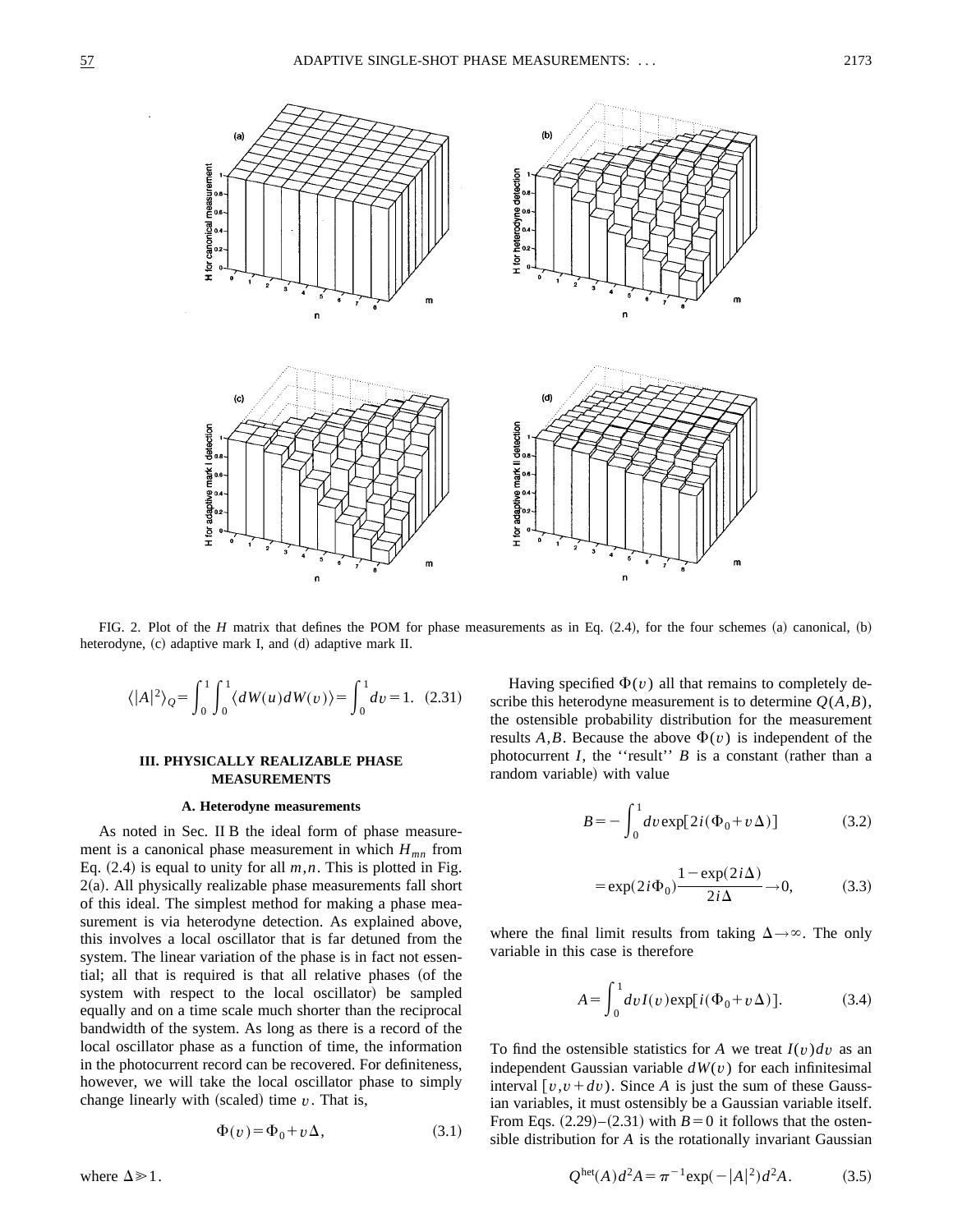From these results and Eq.  $(2.18)$  we find the POM for heterodyne measurements to be

$$
G^{\text{het}}(A) = \pi^{-1} \exp(-|A|^2) |\widetilde{\psi}(A,0)\rangle \langle \widetilde{\psi}(A,0)|. \quad (3.6)
$$

Now from Eqs.  $(2.20)$ – $(2.22)$  it is easy to verify that Now from Eqs.  $(2.20)$ – $(2.22)$  it is easy to verify that<br> $|\psi(A,0)\rangle$  is simply proportional to the coherent state  $|A\rangle$ where  $A$  is the coherent amplitude usually denoted  $\alpha$ . It turns out that the proportionality factor is just  $exp(|A|^2/2)$  so that we can rewrite Eq.  $(3.6)$  as

$$
Ghet(A) = \pi^{-1}|A\rangle\langle A|.
$$
 (3.7)

This result has been obtained many times before by other means; for one example see Ref. [1]. The factor of  $\pi^{-1}$ remains because the coherent states are overcomplete.

In the context of this paper we are interested in heterodyne measurements only insofar as they enable us to make an estimate of the phase of the system. If there is no prior information about the system then Eq.  $(3.7)$  suggests a good estimate of the phase to be

$$
\phi_{\text{het}} = \text{arg}A. \tag{3.8}
$$

The POM for this phase estimate is found simply by marginalizing the modulus of *A*. That is,

$$
F^{\text{het}}(\phi) = \int_0^\infty |A| \ d(|A|) \ G^{\text{het}}(|A|e^{i\phi}). \tag{3.9}
$$

Evaluating this in the number state basis yields the matrix *H* of Eq.  $(2.4)$  to be

$$
H_{mn}^{\text{het}} = \frac{\Gamma[(n+m)/2+1]}{\sqrt{n!m!}}.
$$
 (3.10)

Clearly  $H_{nn}^{\text{het}}=1$ , as required, while the off-diagonal elements decrease with distance away from the diagonal. These features can be seen in the matrix plot of  $H_{mn}^{\text{het}}$  in Fig. 2(b).

#### **B. Adaptive measurements**

A heterodyne phase measurement is not as good as a canonical measurement because it is actually a measurement of both phase and amplitude, with the latter information being thrown away. In order to make a better phase measurement one would like to concentrate on measuring the phase quadrature. This can be done by homodyne detection  $[7]$ , but only if one already knows the phase of the system. A true phase measurement should work even if one has no information about the system phase. Nevertheless we can use this idea to construct a true phase measurement as follows. Rather than measuring a fixed quadrature, we control the local oscillator phase as a function of time in order to measure the *estimated* phase quadrature. That is, we set  $\Phi(v)$  to be equal to

$$
\Phi(v) = \hat{\varphi}(v) + \pi/2, \tag{3.11}
$$

where  $\hat{\varphi}(v)$  is the *estimated* phase of the system at time *v*.

Two questions remain to be decided. First, given our measurement record  $\{I(u):0 \le u \le v\}$  how do we decide  $\varphi(v)$ ? Second, what do we choose to be our best estimate of phase  $\phi$  once the measurement is completed? We will postpone answering the second question. It was already noted above that the theory of dyne measurements implies that we should choose  $\ddot{\varphi}(v) = f_v(A_v, B_v)$  for some function *f*. For the remainder of this paper we choose

$$
\hat{\varphi}(v) = \arg A_v, \qquad (3.12)
$$

as in Ref.  $[7]$ . As outlined in that reference, the motivations for this choice are as follows:  $(1)$  It is suggested by the above analysis for heterodyne detection.  $(2)$  As shown by one of us  $[6]$ , it reproduces the canonical result if the system has at most one photon.  $(3)$  It gives a feedback algorithm that would be easy to implement experimentally.  $(4)$  It is mathematically tractable. When we say it can be exactly solved, we mean that we can determine the POM. To do this requires only the ostensible probability distribution  $Q^{ad}(A,B)$  given the feedback algorithm, Eqs.  $(3.11)$  and  $(3.12)$ . To find this it is convenient to recast the ostensible integral equations  $(2.14)$ , $(2.15)$  as the ostensible Itô stochastic differential equations

$$
dA_v = e^{i\Phi(v)} dW(v), \qquad (3.13)
$$

$$
dB_v = e^{2i\Phi(v)}dv,\t\t(3.14)
$$

with the initial conditions

$$
A_0 = B_0 = 0. \tag{3.15}
$$

With the above feedback algorithm we have  $e^{i\Phi(v)}$  $=iA_{v}/|A_{v}|$ . This gives

$$
dA_v = iA_v dW(v)/|A_v|.\tag{3.16}
$$

This can be solved by transforming to polar coordinates  $\hat{\varphi}(v) = \arg A_v$  and  $|A_v|^2$ . Using the Itô calculus we find

$$
d|A_v|^2 = dv,\t(3.17)
$$

$$
d\hat{\varphi}(v) = dW(v)/|A_v|.\tag{3.18}
$$

The first of these can be solved trivially to yield  $|A_v| = \sqrt{v}$ . That is, the modulus of *A* evolves deterministically and in particular  $|A|=1$ , as required by Eq.  $(2.31)$ . Substituting this into the second gives

$$
\hat{\varphi}(v) = \hat{\varphi}(0) + \int_0^1 dW(v) / \sqrt{v}.
$$
 (3.19)

Here  $\hat{\varphi}(0)$  is an arbitrary initial phase. It is irrelevant to the problem because the divergence at  $v=0$  of the integrand in this equation means that the initial phase will be randomized immediately:

$$
\langle \hat{\varphi}^2 \rangle_{Q} = \int_0^1 dv/v = \infty. \tag{3.20}
$$

Thus the ostensible probability distribution for *A* is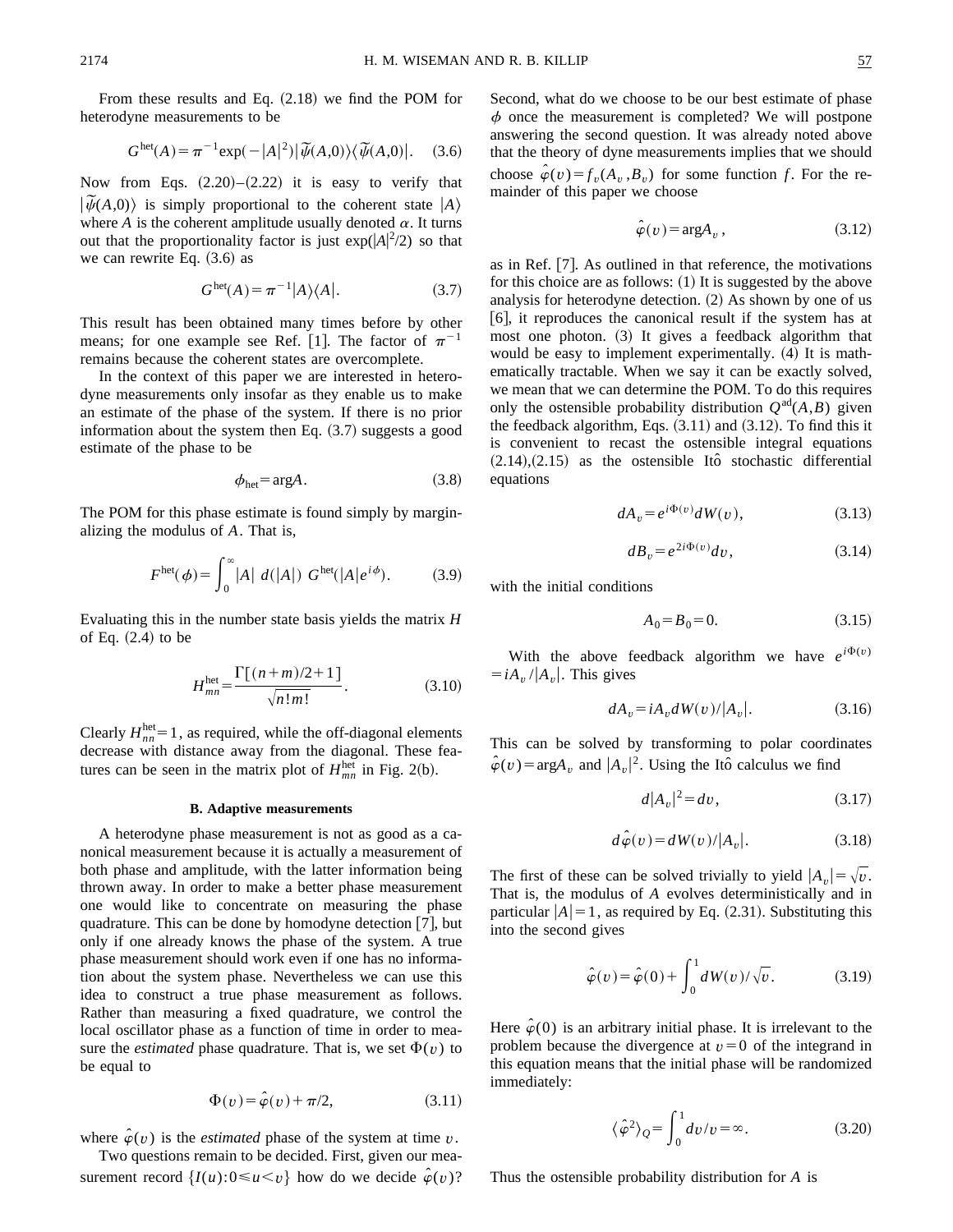$$
Q_a^{\text{ad}}(A)d^2A = \delta(|A|-1)|A|d(|A|)\frac{1}{2\pi}d(\text{arg}A).
$$
\n(3.21)

We require the joint ostensible probability distribution  $Q^{ad}(A,B)$ . But rather than work with  $B_v$  it is more convenient to consider the variable

$$
C_v = e^{-2i\hat{\varphi}(v)} \int_0^v e^{2i\hat{\varphi}(u)} du.
$$
 (3.22)

It is easy to prove that for  $v=1$ 

$$
C = BA^*/A, \tag{3.23}
$$

so that *A*,*C* can replace *A*,*B* as the sufficient statistics. The advantage of the variable  $C_v$  is that, from Eq.  $(3.22)$  and Eq.  $(3.19)$ , it obeys the stochastic Itô differential equation

$$
dC_v = -\left[\frac{2i dW(v)}{\sqrt{v}} + \frac{2dv}{v}\right]C_v + dv,
$$
 (3.24)

with the initial condition  $C_0=0$ . Since neither this initial condition nor the above differential equation involve the value of  $\hat{\varphi}(0)$  (which is essentially random as noted above), the final value of *C* will be ostensibly independent of that of *A*. That is,

$$
Q^{\text{ad}}(A,C) = Q_a^{\text{ad}}(A) Q_c^{\text{ad}}(C). \tag{3.25}
$$

In fact, given the above result Eq.  $(3.21)$  we need only  $\hat{\varphi}$  $=$ arg $A$  so that

$$
Q^{\text{ad}}(A,C)d^2A \ d^2C \rightarrow \frac{d\hat{\varphi}}{2\pi} Q_c^{\text{ad}}(C)d^2C. \tag{3.26}
$$

The problem remaining is thus to find  $Q_c^{\text{ad}}(C)$ . It has not proven possible to find this analytically. However, we have been able to find the exact values of the moments

$$
M_v^{n,m} = \langle C_v^n C_v^{*m} \rangle_Q \tag{3.27}
$$

via a recurrence relation. This is done in Appendix A. For our purposes these moments are sufficient so we can assume the distribution  $Q_c(C)$  known. From Eq.  $(2.18)$  The POM for the results  $\hat{\varphi}$ , *C* under the feedback algorithm (3.11) and  $(3.12)$  is thus

$$
G^{\text{ad}}(\hat{\varphi}, C) d\hat{\varphi} d^2C = |\widetilde{\psi}(e^{i\hat{\varphi}}, e^{2i\hat{\varphi}}C)\rangle \langle \widetilde{\psi}(e^{i\hat{\varphi}}, e^{2i\hat{\varphi}}C)|
$$

$$
\times \frac{d\hat{\varphi}}{2\pi} d^2C Q_c^{\text{ad}}(C). \tag{3.28}
$$

Since the point of this exercise is to construct a phase measurement, we want ultimately to calculate some phase  $\phi_{\text{ad}}(\hat{\varphi}, C)$  from the sufficient statistics  $\hat{\varphi}, C$ . We are not constrained to choose  $\hat{\varphi}$  even though we have been using it as our estimated phase in the feedback loop. Therefore the general expression for the POM of our adaptive phase measurement is

$$
F^{\rm ad}(\phi) = \int_0^{2\pi} d\hat{\varphi} \int \int d^2C \ G^{\rm ad}(\hat{\varphi}, C) \, \delta(\phi - \phi_{\rm ad}(\hat{\varphi}, C)). \tag{3.29}
$$

There are constraints on the function  $\phi_{ad}(\hat{\varphi}, C)$ . Clearly if the phase of the state  $\rho$  is rotated by some angle  $\theta$ , the probability distribution  $P_{\text{ad}}(\phi) = \text{Tr}[\rho F_{\text{ad}}(\phi)]$  for  $\phi$  should be shifted similarly. Now to rotate the phase of the state by  $\theta$ is equivalent to rotating that of the POM by  $-\theta$ . This has the effect of replacing  $|\psi(e^{i\hat{\varphi}}, e^{2i\hat{\varphi}}C)\rangle$  by

$$
e^{-i\theta a^{\dagger}a}|\widetilde{\psi}(e^{i\hat{\varphi}},e^{2i\hat{\varphi}}C)\rangle=|\widetilde{\psi}(e^{i(\hat{\varphi}-\theta)},e^{2i(\hat{\varphi}-\theta)}C)\rangle.
$$
\n(3.30)

Thus the distribution  $P_{\text{ad}}(\phi)$  will shift by the desired amount if and only if  $\phi_{het}$  is given by

$$
\phi_{\text{het}}(\hat{\varphi}, C) = \hat{\varphi} + g(C),\tag{3.31}
$$

for some arbitrary real function *g* of *C*. Furthermore, it can be shown that for  $H_{mn}$  to be real and positive we need  $g(C^*) = -g(C)$ .

### *1. Adaptive mark I measurements*

The simplest choice is  $g=0$ . This corresponds to

$$
\phi_{\rm I} = \hat{\varphi} = \arg A. \tag{3.32}
$$

That is, the phase estimate  $\hat{\varphi}$  used in the feedback loop is also used as the final phase estimate. We call this the adaptive mark I measurement. In this case the POM is

$$
F^{I}(\phi) = \int \int d^{2}C \ G^{\text{ad}}(\phi, C).
$$
  
= 
$$
\int d^{2}C Q_{c}(C) |\widetilde{\psi}(e^{i\phi}, e^{2i\phi}C)\rangle \langle \widetilde{\psi}(e^{i\phi}, e^{2i\phi}C)|.
$$
 (3.33)

This POM can be easily evaluated in the number state basis using the definition  $(2.19)$ . The result is in the form of Eq.  $(2.4)$  with the matrix *H* given by

$$
H_{mn}^{I} = \sum_{p=0}^{\lfloor m/2 \rfloor} \sum_{q=0}^{\lfloor n/2 \rfloor} \gamma_{mp} \gamma_{nq} \langle C^{p} (C^{*})^{q} \rangle_{Q}, \qquad (3.34)
$$

$$
= \sum_{p=0}^{\lfloor m/2 \rfloor} \sum_{q=0}^{\lfloor n/2 \rfloor} \gamma_{mp} \gamma_{nq} M^{p,q}.
$$
 (3.35)

Here  $\lfloor m/2 \rfloor$  is the integer part of  $m/2$  and

$$
\gamma_{mp} = \frac{\sqrt{m!}}{2^p (m - 2p)! p!}.
$$
 (3.36)

This is an exact expression since the moments  $M^{p,q}$  can be calculated exactly. It is not obvious from this definition  $H_{nn}^{\text{I}} = 1$  for all *n*, but this can be verified computationally.

The matrix  $H_{nn}^{\text{I}}$  is plotted in Fig. 2(c). It appears not greatly different from that for the heterodyne measurement. One difference is that  $H_{1,m}^{\text{I}} = H_{0,m}^{\text{I}}$  for all *m*, and in particular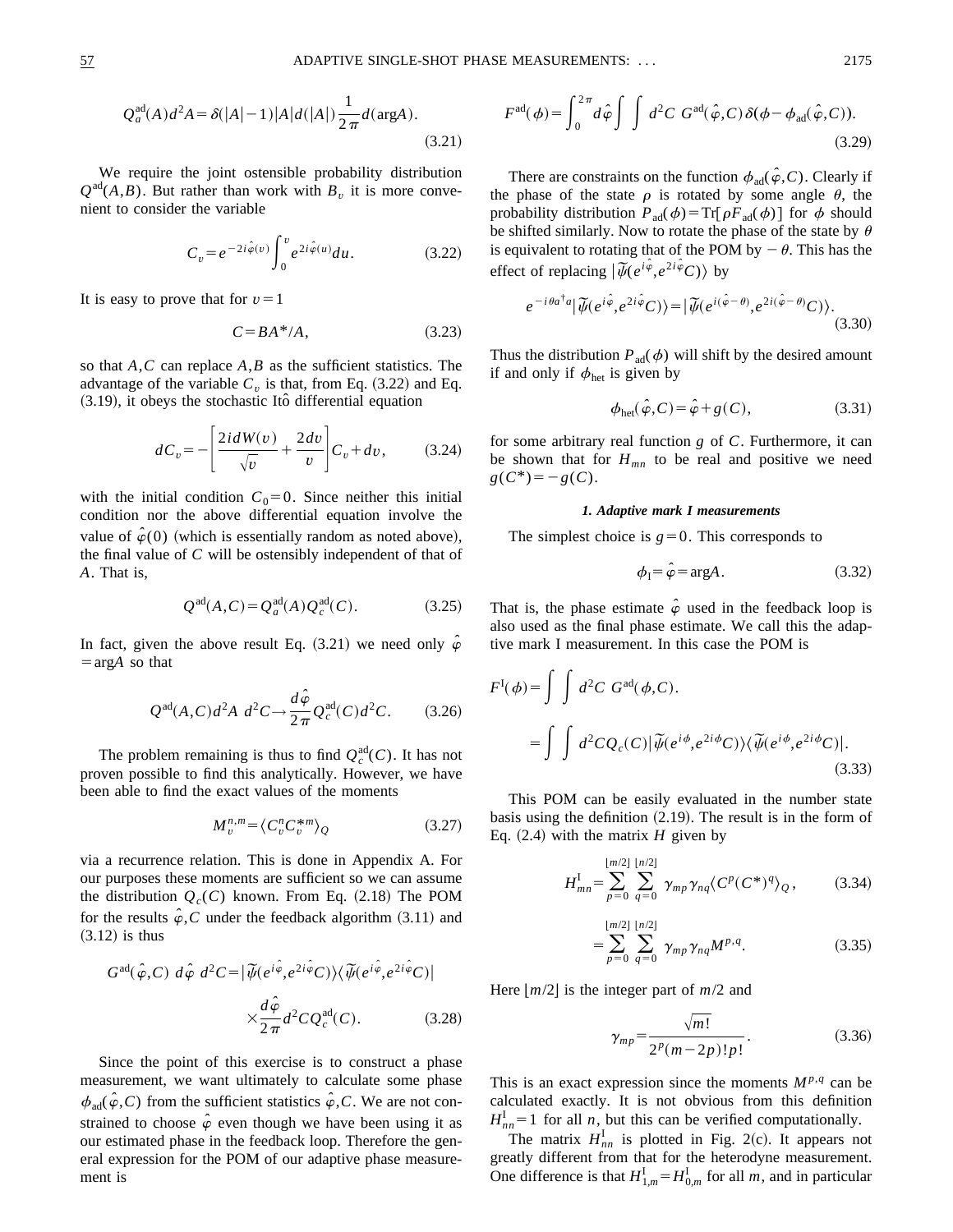that for  $n,m \leq 1$ ,  $H_{n,m}^{\text{I}} = 1$ . This is identical to the canonical measurement and as good as possible, as first revealed in Ref. [6]. This result shows that for very weak fields the adaptive mark I measurement is significantly better than the standard heterodyne technique. For moderate fields it is not significantly better (as Fig. 2 shows). As we will show later, for large fields it is very much worse. Evidently the adaptive mark I scheme is not the scheme we would choose for most practical situations in which the photon number per pulse is very large.

### *2. Adaptive mark II measurements*

A generally better result can be obtained by considering a final phase measurements  $\phi_{\text{ad}} = \hat{\varphi} + g(C)$  with  $g(C) \neq 0$ . Recall the result Eq.  $(2.24)$  obtained above, that the probability of obtaining a measurement result is proportional to the squared inner product of the system state with a squeezed state

$$
P(\alpha, \epsilon) \propto |\langle \alpha, \epsilon | \psi \rangle|^2. \tag{3.37}
$$

Here  $\alpha$ ,  $\epsilon$  are defined in terms of *A*, *B* by Eqs. (2.21), (2.22). We are interested in the case when the state  $|\psi\rangle$  has a welldefined (but unknown) phase. Since any physical state will have a finite mean photon number this means that it must have a large coherent amplitude. As argued in Sec. II C, it is most likely that this coherent amplitude will be close to  $\alpha$ . Now in terms of the variables  $\hat{\varphi}$ , *C* we have

$$
\alpha = \frac{e^{i\hat{\varphi}}(1+C)}{1-|C|^2}.
$$
 (3.38)

This suggests the mark II phase estimate

$$
\phi_{II} = \arg \alpha = \hat{\varphi} + \arg(1 + C). \tag{3.39}
$$

That is, we choose the function  $g(C)$  so that

$$
e^{ig(C)} = \sqrt{\frac{1+C}{1+C^*}}.
$$
\n(3.40)

With this choice

$$
F^{II}(\phi) = \iint d^2C \ G^{ad}[\phi - \arg(1+C), C]. \tag{3.41}
$$

The *H* matrix is therefore

$$
H_{mn}^{\text{II}} = \sum_{p=0}^{\lfloor m/2 \rfloor} \sum_{q=0}^{\lfloor n/2 \rfloor} \gamma_{mp} \gamma_{nq} \left\langle \left( \frac{1+C}{1+C^*} \right)^{(n-m)/2} C^p (C^*)^q \right\rangle_{\substack{Q\\ \text{(3.42)}}}
$$

Unfortunately  $[(1+C)/(1+C^*)]^{(n-m)/2}$  is not a polynomial in *C* and *C*\* so we cannot obtain an exact answer in terms of the known moments *Mp*,*q*. However, from the definition  $(3.22)$  it is apparent that the modulus of the random variable *C* is strictly bounded by unity. In fact  $\langle C \rangle_0 = \langle C^* \rangle_0$  $=\langle C^*C \rangle_0 = 1/3$ , and all higher moments are smaller. Hence the MacLaurin series for  $[(1+C)/(1+C^*)]^{(n-m)/2}$  will converge rapidly and so can be well approximated by a polynomial. Using an expansion to 100 terms, we have evaluated this POM matrix elements for *n*,*m* up to 100.

The matrix  $H_{mn}^{\text{II}}$  for *n*,*m* up to 8 is shown in Fig. 2(d). From this it is apparent that the adaptive mark II scheme is generally much closer to a canonical measurement in this range than are either the heterodyne or adaptive mark I scheme. Indeed, all the matrix elements are above 0.7, and all are greater than or equal to the heterodyne matrix elements. The only place where the adaptive mark II scheme is inferior to the adaptive mark I scheme is for very low photon numbers;  $H_{01}^{\text{II}}$  < 1 unlike  $H_{01}^{\text{I}}$ . We will show in the next section that the superiority of the mark II scheme over the other two schemes continues for large photon numbers, as quantified by the measured phase variance of various states.

### **IV. PHASE VARIANCE**

#### A. Phase variance and  $H_{mn}$

Because phase is a cyclic variable, the definitions of mean and variance that apply to the real line are not applicable. The sensible starting point for these two statistics for a cyclic variable with distribution  $P(\phi)$  is

$$
\mu = \int e^{i\phi} P(\phi) d\phi. \tag{4.1}
$$

The mean phase can then be defined to be

$$
\overline{\phi} = \arg \mu, \tag{4.2}
$$

and the phase variance

$$
V = |\mu|^{-2} - 1. \tag{4.3}
$$

It can easily be verified that these definitions go over to the usual ones appropriate for the real line when  $P(\phi)$  is suitably localized (so that  $1-|\mu| \ll 1$ ). There are of course other definitions of the variance in terms of  $|\mu|$  that would also give the correct limit  $[13,14]$ . The advantage of the one presented here is that it can be used to derive an uncertainty relation

$$
4V \geq (\langle a^{\dagger} a a^{\dagger} a \rangle - \langle a^{\dagger} a \rangle \langle a^{\dagger} a \rangle)^{-1}, \tag{4.4}
$$

as shown by Holevo  $[15]$ . This inequality holds for the variance of any  $P(\phi)$  arising from a phase measurement conforming to the definition in Sec. II B.

Without loss of generality we can consider a system state

$$
|\psi\rangle = \sum_{n=0}^{\infty} \psi_n |n\rangle, \qquad (4.5)
$$

with real number state amplitudes  $\psi_n$  so that it is guaranteed to have a mean phase of zero. The probability distribution from a phase measurement described by a POM  $(2.4)$  with matrix *H* is

$$
P(\phi) = \frac{1}{2 \pi_{n,m=0}} \sum_{m=0}^{\infty} \psi_m \psi_n e^{i \phi(m-n)} H_{mn}.
$$
 (4.6)

For such a system we have

$$
\mu = \sum_{n,m=0}^{\infty} \frac{1}{2\pi} \int d\phi e^{i\phi(m+1-n)} \psi_m \psi_n H_{mn} \qquad (4.7)
$$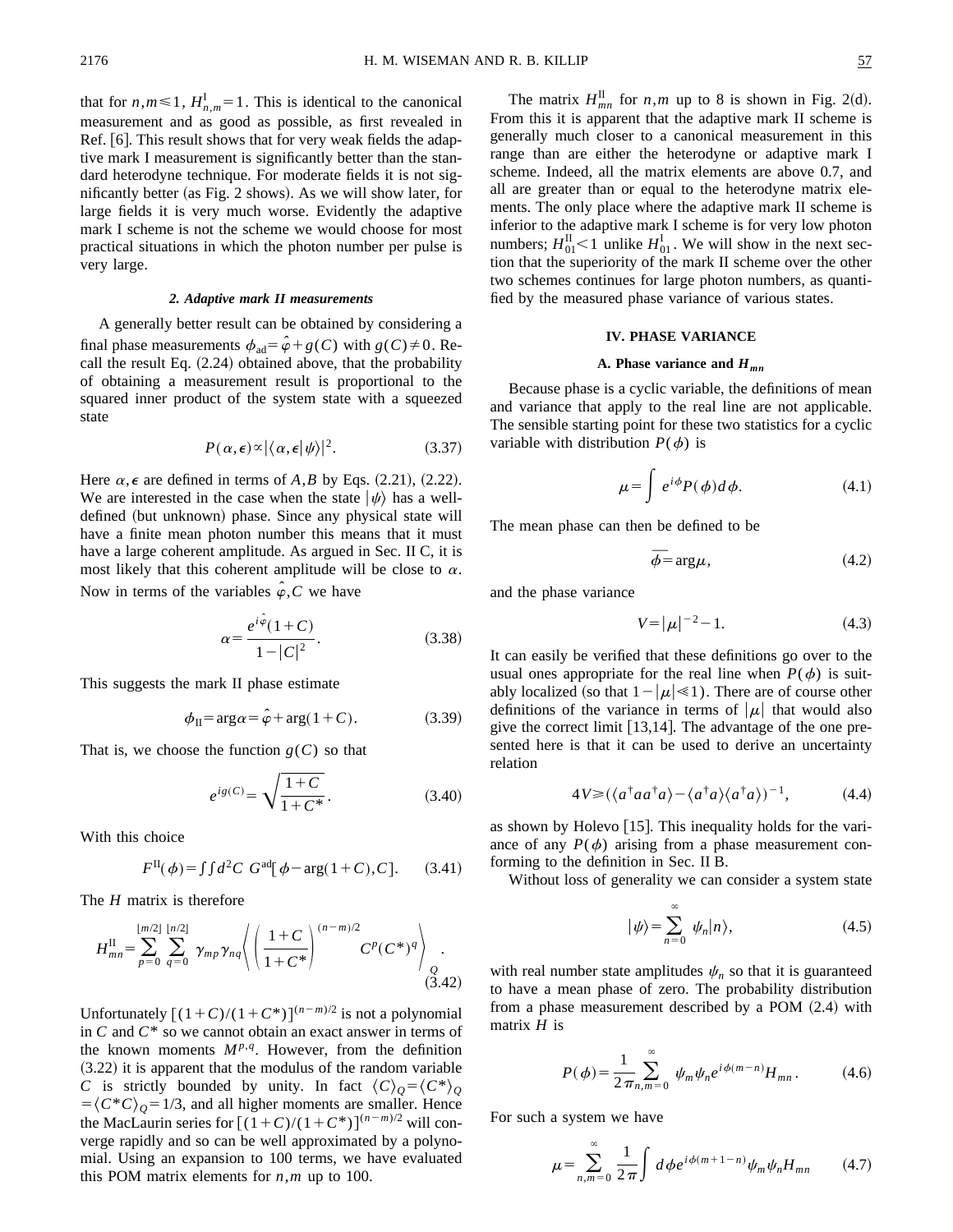$$
= \sum_{n=0}^{\infty} \psi_{n+1} \psi_n H_{n+1,n}.
$$
 (4.8)

Thus the only part of *H* that contributes to the phase variance is the subdiagonal

$$
H_{n+1,n} = 1 - h(n). \tag{4.9}
$$

Although  $h^{\text{II}}(n)$  is not known exactly it was calculated to a very good approximation for *n* up to 100, as explained above. For heterodyne detection and adaptive mark I detection we have exact results and for a canonical phase measurement of course  $h^{\text{can}}(n)=0$ . For large photon numbers it is more useful to have approximate asymptotic expressions for  $h(n)$  for the three physically realizable schemes. These can be derived using semiclassical dyne detection theory  $[7]$ . The results are

$$
h^{\text{het}}(m) \approx (8m)^{-1} + O(m^{-2}),\tag{4.10}
$$

$$
h^{I}(m) \approx (8m^{1/2})^{-1} + O(m^{-1}), \qquad (4.11)
$$

$$
h^{\text{II}}(m) \simeq (16m^{3/2})^{-1} + O(m^{-2}). \tag{4.12}
$$

As will be shown in Secs. IV B and IV C this leads to a clear superiority of the adaptive mark II scheme over the heterodyne scheme, and of the latter over the mark I scheme, for measuring the phase of states with large photon numbers. Furthermore, it is shown at the end of Appendix B that the adaptive mark II scheme is the best scheme for measuring large fields given the feedback algorithm  $(3.12)$ .

#### **B. Coherent states**

## *1. Canonical*

A coherent state of mean phase equal to zero has coefficients

$$
\psi_n = \exp(-\beta^2/2) \frac{\beta^n}{\sqrt{n!}}.
$$
\n(4.13)

Thus for a canonical measurement we can use Eq.  $(4.8)$  with  $H_{mn}$ =1 to get

$$
\mu = \exp(-\beta^2) \sum_{n=0}^{\infty} \frac{\sqrt{n} \beta^{2n}}{\beta n!}.
$$
 (4.14)

By expanding  $\sqrt{n}$  in a Taylor series about  $n = \beta^2$  while recognizing the moments of a Poisson distribution we obtain

$$
\mu = 1 - \frac{1}{8\beta^2} - \frac{7}{128\beta^4} + O(\beta^{-6}).
$$
 (4.15)

Thus the variance from a canonical measurement of the phase of a coherent state is

$$
V_{\rm coh}^{\rm can} = \frac{1}{4\beta^2} + \frac{5}{32\beta^4} + O(\beta^{-6}).
$$
 (4.16)

This can be regarded as the intrinsic phase variance of a coherent state. In Fig. 3 we have plotted the exact result



FIG. 3. Plot of the exact (points) and asymptotic (lines) expressions for the phase variance  $V_{\text{coh}}$  of a coherent state of amplitude  $\beta$ vs  $\beta$  under the four schemes: canonical (\* and solid line), heterodyne ( $\circ$  and dotted line), adaptive mark I (+ and dash-dotted line), and adaptive mark II ( $\times$  and dashed line).

obtained numerically from Eq.  $(4.14)$ , and the asymptotic result Eq.  $(4.16)$  for  $\beta$  from 1 to 5. The latter corresponds to a mean photon number of 25, which is evidently large enough for the asymptotic results to hold quite well.

## *2. Heterodyne*

For heterodyne detection we can use the exact expression Eq.  $(3.10)$  to get

$$
\mu = \beta \exp(-\beta^2) \sum_{n=0}^{\infty} \frac{\Gamma\left(n + \frac{3}{2}\right) \beta^{2n}}{\Gamma(n+2)\Gamma(n+1)}.
$$
 (4.17)

In terms of confluent hypergeometric functions, this is

$$
\mu = \beta \exp(-\beta^2) \frac{\Gamma\left(\frac{3}{2}\right)}{\Gamma(2)} \Gamma_1(\frac{3}{2}; 2; \beta^2). \tag{4.18}
$$

Using the analog to Euler's formula,  $4.2(1)$  of  $\lceil 16 \rceil$ asymptotic expansion

$$
\mu = 1 - \frac{1}{4\beta^2} - \frac{3}{32\beta^4} + O(\beta^{-6}).
$$
 (4.19)

Thus the phase variance from a heterodyne measurement is

$$
V_{\text{coh}}^{\text{het}} = \frac{1}{2\beta^2} + \frac{3}{8\beta^4} + O(\beta^{-6}).
$$
 (4.20)

To first (and almost to second) order this is twice that of the canonical phase variance. The reason for this is apparent from the expression Eq.  $(3.9)$  for the heterodyne POM. The probability distribution for a heterodyne phase measurement is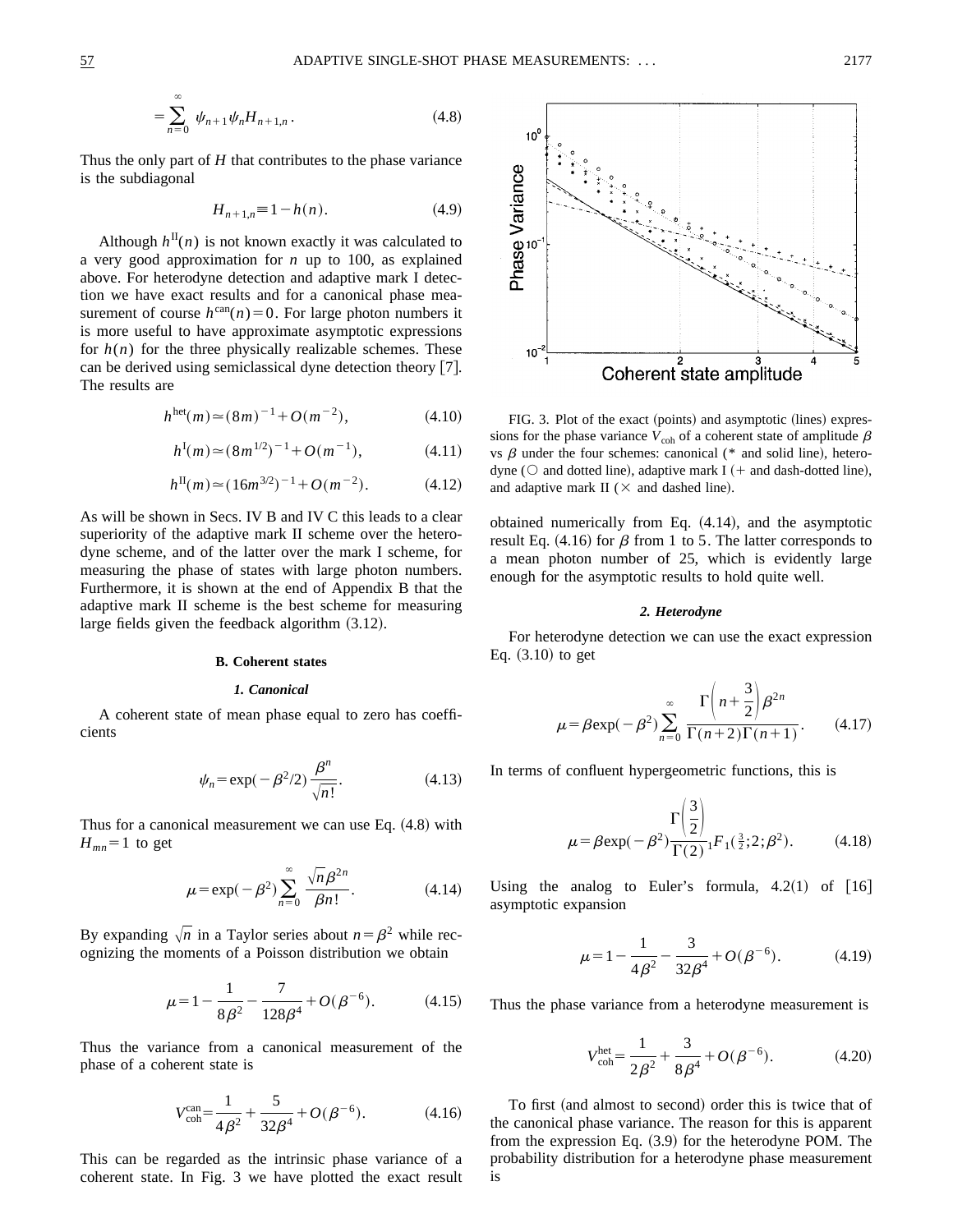

FIG. 4. Plot of the exact (points) and asymptotic (lines) expressions for the excess phase variance  $V_{\text{coh}} - V_{\text{coh}}^{\text{can}}$  of a coherent state of amplitude  $\beta$  vs  $\beta$  under the three dyne schemes: heterodyne ( $\odot$  and dotted line), adaptive mark  $I (+$  and dash-dotted line), and adaptive mark II ( $\times$  and dashed line).

$$
P_{\text{het}}^{\text{coh}}(\phi) = \int_0^\infty |A| \ d(|A|) \ \langle \beta | F^{\text{het}}(|A|e^{i\phi}) | \beta \rangle \quad (4.21)
$$

$$
=\frac{1}{\pi}\int_0^\infty r \, dr |\langle \beta | re^{i\phi} \rangle|^2. \tag{4.22}
$$

For  $\phi$  close to the mean value of 0 the integrand will be strongly peaked at  $r \approx \beta \gg 1$ . Thus

$$
P_{\rm coh}^{\rm het}(\phi) \propto |\langle \beta | \beta e^{i\phi} \rangle|^2. \tag{4.23}
$$

In other words, this distribution is approximately the convolution of the intrinsic phase distributions of two coherent states of amplitude  $\beta$ . Thus we expect the distribution to be approximately Gaussian, with a variance double that of a canonical measurement. The exact result from Eq.  $(4.18)$  and the asymptotic result Eq.  $(4.20)$  are plotted on Fig. 3. The excess phase noise in the heterodyne result is because the measurement is not as good as the canonical result. In fact, we have

$$
V_{\text{coh}}^{\text{het}} - V_{\text{coh}}^{\text{can}} \simeq \frac{1}{4\beta^2} \simeq 2h^{\text{het}}(\beta^2),\tag{4.24}
$$

where  $h(m)$  is the asymptotic expression for  $H_{m,m+1}-1$ given in Eq.  $(4.10)$ . The quantity in Eq.  $(4.24)$ , which we will call the excess phase variance, is plotted in Fig. 4. From Eq.  $(4.8)$  it follows that, for states with a well-defined coherent amplitude, the excess phase variance for any scheme is approximately  $2h(\beta^2)$ .

### *3. Mark I adaptive*

It was shown in Ref.  $[7]$  that for a coherent state of amplitude  $\beta \geq 1$  the adaptive mark I phase  $\hat{\varphi}$  can be approximated by a Gaussian random variable of mean zero and variance

$$
V_{\text{coh}}^{\text{I}} = \frac{1}{4\beta} + O(\beta^{-2}).
$$
 (4.25)

This is plotted in Fig. 3 along with the exact result calculated from Eqs.  $(4.8)$  and  $(3.34)$  truncated at  $n=100$ . This result shows that the adaptive mark I is far worse than a heterodyne measurement for large  $\beta$ . Indeed, to the order calculated, the phase variance is entirely due to the excess phase variance

$$
V_{\text{coh}}^{\text{I}} - V_{\text{coh}}^{\text{can}} = \frac{1}{4\beta} + O(\beta^{-2}).
$$
 (4.26)

This was the result used to obtain

$$
h_1(\beta^2) = \frac{1}{2} [V_{\text{coh}}^{\text{I}} - V_{\text{coh}}^{\text{can}}] = \frac{1}{8\beta} + O(\beta^{-2}), \quad (4.27)
$$

as recorded above in Eq.  $(4.11)$ . The asymptotic result  $(4.26)$ and its exact value are plotted in Fig. 4. This shows that for small coherent states, with amplitude less than about 2, the mark I measurement introduces less excess noise than the heterodyne measurement. For  $\beta=5$  the asymptotic result is already a very good approximation.

### *4. Adaptive mark II*

For our final scheme we again used semiclassical techniques in Ref. [7] to show that  $P_{\text{coh}}^{\text{II}}(\phi)$  was approximately Gaussian with a variance

$$
V_{\text{coh}}^{\text{II}} = \frac{1}{4\beta^2} + \frac{1}{8\beta^3} + O(\beta^{-4}).
$$
 (4.28)

Like the canonical result, this is dominated by the intrinsic phase noise of the coherent state. This asymptotic result, and the exact result from Eqs.  $(4.8)$  and  $(3.42)$ , are plotted in Fig. 3. The excess phase noise in this case is

$$
2h_{\rm II}(\beta^2) = V_{\rm coh}^{\rm II} - V_{\rm coh}^{\rm can} = \frac{1}{8\beta^3} + O(\beta^{-4}),\qquad(4.29)
$$

which is far below that of the other two dyne schemes. This asymptotic result, and the exact excess phase variance, are plotted in Fig. 4. Once again, the asymptotic behavior is evident for  $\beta$ =5.

### **C. Phase-optimized states**

From the coherent state results, the marked superiority of the adaptive mark II measurement over the standard techniques is apparent only from considering the excess phase variance. A more direct measure is the *minimum* phase variance for each measurement scheme. In this measure, the state is optimized for each scheme, and is subject to the constraint of having a maximum photon number *N*. That is to say we have to optimize the unit-norm real vector  $(\psi_0, \psi_1, \ldots, \psi_N)$ so as to *maximize*

$$
\mu = \sum_{n=0}^{N} \psi_{n+1} \psi_n [1 - h(n)]. \tag{4.30}
$$

This can be rewritten as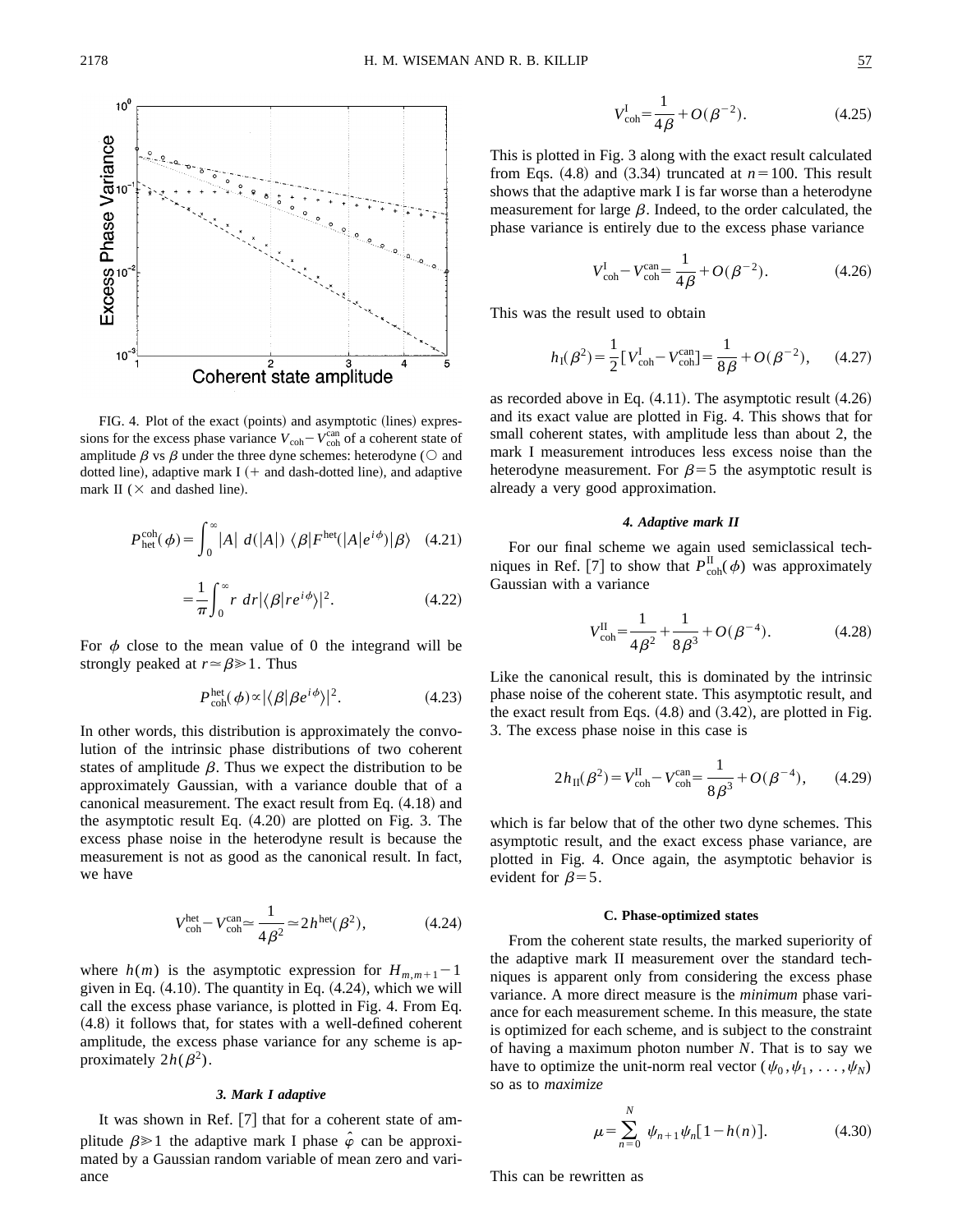

FIG. 5. Plot of the exact (points) and asymptotic (lines) expressions for the minimum phase variance  $V_{\text{min}}$  of the optimal state with at most  $N$  photons vs  $N+1$  under the four schemes: canonical (\* and solid line), heterodyne ( $\circ$  and dotted line), adaptive mark I  $(+$  and dash-dotted line), and adaptive mark II ( $\times$  and dashed line).

$$
\mu = \frac{1}{2} \sum_{m,n=0}^{N} \psi_m J_{mn} \psi_n, \qquad (4.31)
$$

where

$$
J_{mn} = \frac{1}{2} \left[ 1 - h(n) \right] \delta_{m,n+1} + \frac{1}{2} \left[ 1 - h(m) \right] \delta_{m,n-1}.
$$
\n(4.32)

The problem of maximizing  $\mu$  thus reduces to that of finding the largest eigenvalue  $\lambda_{\text{max}}$  of the real symmetric matrix *J*. Since we have  $h(n)$  for all schemes up to  $n=100$  this can be done for a maximum photon number *N* up to 100.

For the canonical case with  $h(m)=0$  the eigenvalue can be found exactly to be

$$
\lambda_{\text{max}} = \cos\left(\frac{\pi}{N+2}\right) \tag{4.33}
$$

so that

$$
V_{\text{min}}^{\text{can}} = \tan^2\left(\frac{\pi}{N+2}\right) = \frac{\pi^2}{N^2} - 4\frac{\pi^2}{N^3} + O(N^{-4}). \quad (4.34)
$$

For the dyne measurements there is no analytical solution but a numerical solution is easily obtained. The results are plotted in Fig. 5. This clearly shows the same order as established for coherent states with large photon numbers: the adaptive mark II measurement is best, followed by heterodyne, followed by adaptive mark I.

Also plotted in Fig. 5 are the asymptotic results for the three dyne measurements. These were obtained in Ref.  $[7]$ using the asymptotic results for  $h(n)$  of Eqs.  $(4.10)$ – $(4.12)$ . The results are most easily expressed by noting that these functions  $h(n)$  can all be written as

$$
h^{\text{dyne}}(n) = cn^{-p} \tag{4.35}
$$

for some positive power  $p \ge 1/2$  and positive coefficient *c* of order unity. From this we got

$$
V_{\min}^{\text{dyne}} \approx 2cN^{-p} + (-z_1)(2cp)^{2/3}N^{-2(1+p)/3}, \quad (4.36)
$$

were  $z_1 \approx -2.338$  is the first zero of the Airy function. The leading term here is simply equal to 2*h*(*N*). This is essentially the excess noise introduced by the measurement, just as  $2h^{\text{dyne}}(\beta^2)$  was for the coherent state. In this case the intrinsic noise (the second term) varies between the different schemes because the state is optimized for each measurement.

From Fig. 5 it is apparent that the exact numerical results are approaching this asymptotic result for the heterodyne and mark I measurements. However, the mark II exact results are a long way from the asymptotic results even with  $N=100$ . This is actually not surprising. A simple calculation carried out in Ref. [7] suggested that the asymptotic results would only become valid for

$$
N \gtrsim N_{\text{as}} = \left(\frac{10^3}{2cp}\right)^{1/(2-p)}.\tag{4.37}
$$

For an adaptive mark I measurement we have  $N_{as} = 400$ ; for heterodyne  $N_{as}$ =4000; and for adaptive mark II  $N_{as} \approx 3$  $\times 10<sup>7</sup>$ . Evidently these requirements are overly conservative (as noted in our earlier paper). Nevertheless, it does explain why the minimum adaptive mark II phase variance is a long way from reaching its asymptote for  $N=100$ . This underlines the usefulness of the approximate asymptotic results. An exact numerical solution with  $N=10^7$  would be severely impractical. It also points out the danger of trying to derive power laws such as Eq.  $(4.36)$  from numerical data for moderate photon numbers of a few hundred, as done by D'Ariano and Paris in Ref.  $[17]$ . A detailed comparison with their results for heterodyne detection for optimized states with a fixed mean photon number will appear in a future paper.

#### **V. PHASE PROBABILITY DISTRIBUTIONS**

#### **A.**  $P(\phi)$  for coherent states

Although the semiclassical theory of Ref.  $|7|$  has proven invaluable for calculating the asymptotic phase variance for states of large photon number, it cannot readily yield the total phase distribution  $P(\phi)$ . This is the quantity that is needed for a proper analysis of optical communication based on encoding information in the phase of single-mode pulses. For a communication system there are certain phases that one would be expecting to receive, so what matters is not the mean-square error in the phase measurement, but the probability for mistaking one phase for another. This depends on the total  $P(\phi)$ , which requires knowledge of the full matrix *Hmn* :

$$
P(\phi) = \frac{1}{2 \pi} \sum_{n,m=0}^{\infty} \rho_{mn} e^{i\phi(m-n)} H_{mn},
$$
 (5.1)

where  $\rho_{mn}$  is the density matrix for the system state in the photon number basis.

Before calculating probabilities of error it is informative simply to plot  $P(\phi)$  for the various schemes with the system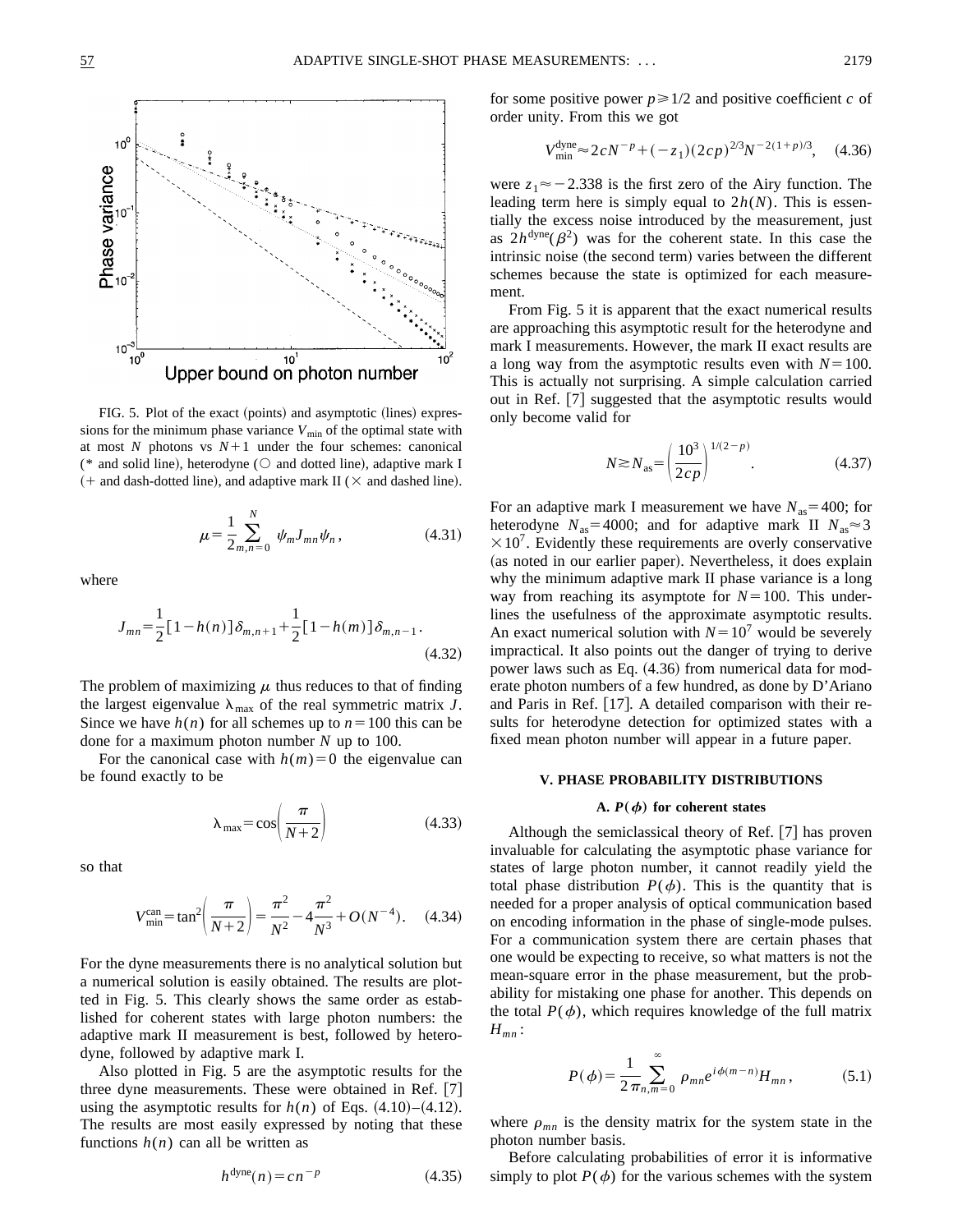

FIG. 6. Plot of the exact expressions for the log of the probability distribution  $P_{coh}(\phi)$  for coherent states under the four schemes: canonical (solid line), heterodyne (dotted line), adaptive mark I (dash-dotted line), and adaptive mark II (dashed line). The coherent amplitude is (a)  $\beta = 1$ , (b)  $\beta = 2$ , (c)  $\beta = 3.5$ , (d)  $\beta = 5$ .

in a coherent state. In Fig. 6 we plot  $log P_{coh}(\phi)$  versus  $\phi$  for various values of coherent amplitude  $\beta$ . One thing is clear: the canonical  $P(\phi)$  is best by any definition. For small coherent amplitudes the adaptive mark I case is the best dyne measurement, and is almost indistinguishable from the canonical measurement. As  $\beta$  becomes larger the peak of  $P_{\text{coh}}^{\text{het}}(\phi)$  becomes sharper and taller than that of  $P_{\text{coh}}^{\text{I}}(\phi)$ . The peak of  $P_{coh}^{II}(\phi)$  becomes sharper and taller still, and for moderate  $\beta$  is indistinguishable from that of  $P_{coh}^{can}(\phi)$ . All of the curves are inverted parabolas for small  $\phi$ , indicating that the distributions  $P(\phi)$  are approximately Gaussian.

All of these features could be predicted from the above results. What is unexpected is the shape of the tails of the curves. First, as  $\beta$  increases,  $P_{\text{coh}}^{\text{can}}(\phi)$  ceases to fall monotonically with distance from  $\phi=0$ , but suddenly reverses at  $\phi \approx 1$  and has a broad local maximum at  $\phi = \pi$ . The heterodyne distribution has no such reversal, but nevertheless levels out and approaches the canonical value at  $\phi = \pi$ . The adaptive mark I case is also apparently smooth, but has much higher tails than the canonical heterodyne distributions. The big surprise is the adaptive mark II distribution. Like the canonical distribution it reverses (although smoothly) and has a broad local maximum at  $\phi = \pi$ . But the value of  $P_{\text{coh}}^{\text{II}}(\pi)$  is actually the largest of all four schemes. In fact, for large  $\beta$ ,  $P_{\text{coh}}^{\text{II}}(\pi)$  closely follows  $P_{\text{coh}}^{\text{can}}(\phi)$  until it reaches a floor, which is roughly the same as that of  $P_{coh}^{\text{I}}(\phi)$ .

These features are not easy to explain from the matrix elements  $H_{mn}$ . For example, the ratio of the probability density at  $\phi = \pi$  to that at  $\phi = 0$  is given by

$$
\frac{P(\pi)}{P(0)} = \frac{\sum_{mn} H_{mn}(-1)^{m-n} \beta^{m+n} / \sqrt{n! m!}}{\sum_{mn} H_{mn} \beta^{m+n} / \sqrt{n! m!}}.
$$
 (5.2)

Evidently this ratio depends crucially on the relative values of the matrix elements  $H_{mn}$  for  $m, n \sim \beta^2$ . In particular, just because  $H_{mn}^a \ge H_{mn}^b \ \forall \ m,n$  it does not follow that  $P^a(\pi)$  $\leq P^b(\pi)$ . That is, a measurement with a POM closer to the canonical POM, in the sense of having all elements of  $H_{mn}$ closer to unity, does not guarantee an unambiguously better phase probability distribution.

## *1. Heterodyne measurements*

For heterodyne detection we can find an expression for  $P(\pi)$  analytically. Recall that in this case the POM is

$$
G'_{\text{coh}}(\alpha)d^2\alpha = \frac{1}{\pi}|\alpha\rangle\langle\alpha|d^2\alpha,\tag{5.3}
$$

where  $|\alpha\rangle$  is a coherent state and the phase estimate is  $\phi$ = arg $\alpha$ . Clearly then the probability to obtain  $\phi = \pi$  is

$$
P_{\rm coh}^{\rm het}(\pi) = \frac{1}{\pi} \int_0^\infty r dr |\langle \beta | - r \rangle|^2
$$
 (5.4)  

$$
= \frac{1}{\pi} \int_0^\infty r dr \exp[-(\beta + r)^2].
$$

 $(5.5)$ 

This integral can be evaluated in terms of the error function, but for  $\beta \geq 1$  it is well approximated by

$$
P_{\text{coh}}^{\text{het}}(\pi) = \frac{1}{4\pi\beta^2} \exp(-\beta^2).
$$
 (5.6)

It can be verified from Fig. 6 that this is a very good approximation even for  $\beta$ =5. For very large  $\beta$  the most important contribution is the  $exp(-\beta^2)$  term. This scaling can be expressed as

$$
\ln P_{\text{coh}}^{\text{het}}(\pi) \simeq -\beta^2. \tag{5.7}
$$

### *2. Adaptive measurements*

For the adaptive measurements we can also determine  $P(\pi)$  by returning to the POM

$$
G^{\text{ad}}(\hat{\varphi}, C) d\hat{\varphi} d^{2}C = \frac{d\hat{\varphi}}{2\pi} d^{2}CQ_{c}(C)
$$
  
 
$$
\times |\tilde{\psi}(e^{i\hat{\varphi}}, e^{2i\hat{\varphi}}C)\rangle \langle \tilde{\psi}(e^{i\hat{\varphi}}, e^{2i\hat{\varphi}}C)|,
$$
(5.8)

where

$$
|\widetilde{\psi}(e^{i\hat{\varphi}},e^{2i\hat{\varphi}}C)\rangle = \exp(\tfrac{1}{2}e^{2i\hat{\varphi}}Ca^{\dagger 2} + e^{i\hat{\varphi}}a^{\dagger})|0\rangle. \quad (5.9)
$$

For a coherent state  $|\beta\rangle$  with  $\beta$  real the probability density is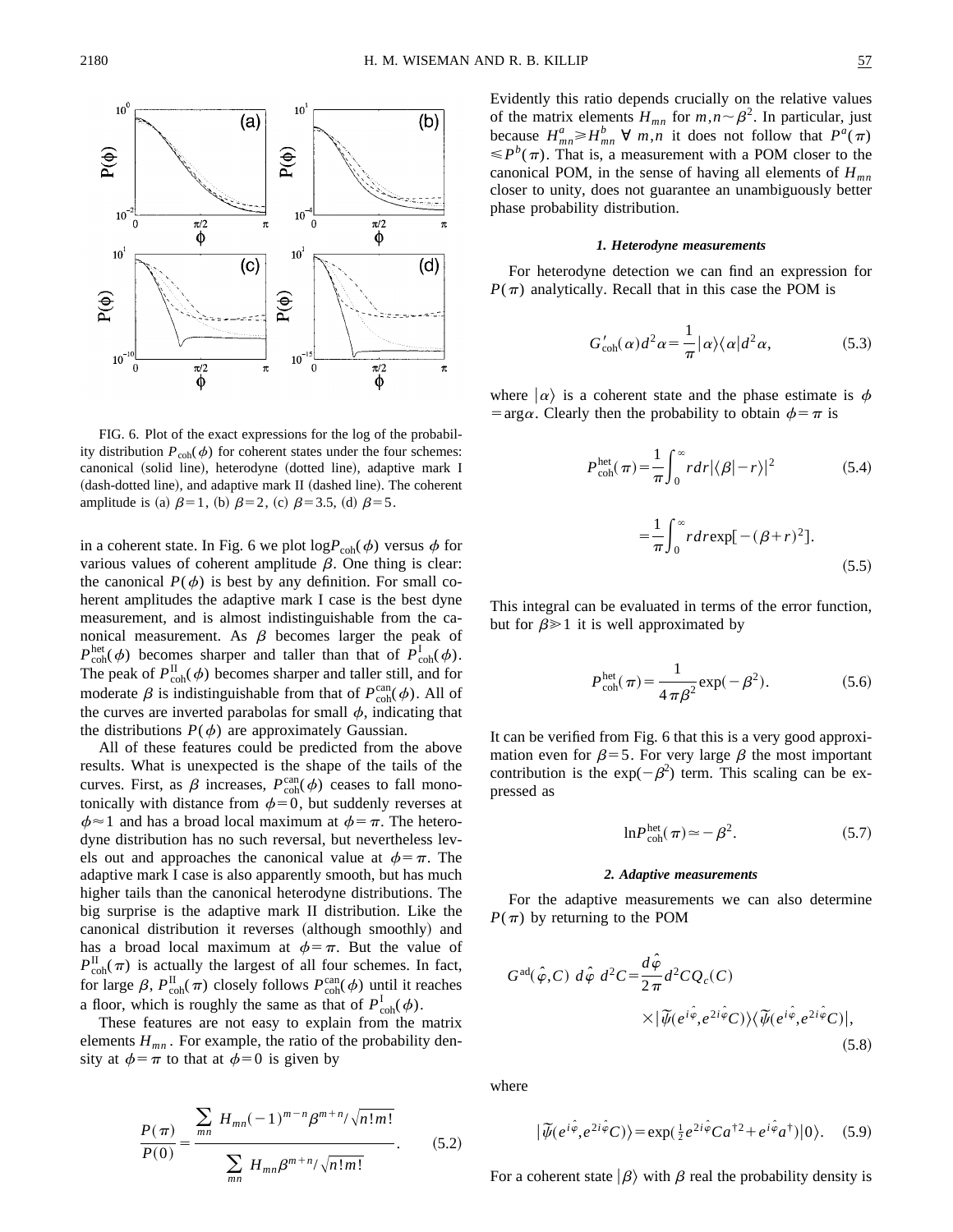$$
P_{\text{coh}}^{\text{ad}}(\hat{\varphi}, C) = \frac{Q_c(C)}{2\pi} |\langle \beta | \widetilde{\psi}(e^{i\hat{\varphi}}, e^{2i\hat{\varphi}}C) \rangle|^2
$$
  
= 
$$
\frac{Q_c(C)}{2\pi} \exp(-\beta^2 + \text{Re}[e^{2i\hat{\varphi}}C\beta^2 + 2e^{i\hat{\varphi}}\beta]).
$$
 (5.10)

Consider first the adaptive mark I scheme for which  $\phi$  $= \hat{\varphi}$ . The ratio of  $P_{\text{coh}}^{\text{I}}(\pi)$  to  $P_{\text{coh}}^{\text{I}}(0)$  is

$$
\frac{P_{\text{coh}}^{I}(\pi)}{P_{\text{coh}}^{I}(0)} = \frac{\int \int d^{2}CP_{\text{coh}}^{\text{ad}}(\pi, C)}{\int \int d^{2}CP_{\text{coh}}^{\text{ad}}(0, C)}
$$
(5.11)  

$$
= \frac{\int \int d^{2}CQ_{c}(C)\exp(-\beta^{2} + \text{Re}[C\beta^{2}] - 2\beta)}{\int \int d^{2}CQ_{c}(C)\exp(-\beta^{2} + \text{Re}[C\beta^{2}] + 2\beta)}
$$

$$
= \exp(-4\beta). \qquad (5.12)
$$

Now since  $P_{\text{coh}}^{\text{I}}(\phi)$  is approximately Gaussian we have  $P_{\rm coh}^{\rm I}(0) = (2\,\pi V_{\rm coh}^{\rm I})^{-1/2} = (\,\pi/4\beta)^{-1/2}$ , so that

$$
P_{\rm coh}^{\rm I}(\pi) \simeq \sqrt{4\beta \pi \exp(-4\beta)}.
$$
 (5.13)

This agrees excellently with the numerical result plotted in Fig. 6 for  $\beta$ =5. For very large  $\beta$  the dominant term is obviously the exponential, which we can express by the equation

$$
\ln P_{\text{coh}}^{\text{I}}(\pi) \simeq -4\beta. \tag{5.14}
$$

For the adaptive mark II scheme we expect the tail of the distribution to be at least as high as that for the adaptive mark I case, which is what is indeed seen. That is because

$$
\phi = \hat{\varphi} + \arg(1 + C),\tag{5.15}
$$

and arg $(1+C)$  lies between  $-\pi/2$  and  $\pi/2$ . Thus irrespective of *C*, a result  $\hat{\varphi} \approx \pi$  in the tail of the distribution of the mark I measurement must also give a result  $\phi$  in the tail of the mark II measurement. By this crude argument we would also expect the log of the tail of the distribution of the mark II measurement to scale in the same way:

$$
\ln P_{\rm coh}^{\rm II}(\pi) \simeq -4\beta. \tag{5.16}
$$

Clearly the relative disparity between the height of tails of the adaptive measurements and those of the heterodyne or canonical measurements will continue to increase as  $\beta$  increases. A discussion about the reason for this disparity is to be found in Appendix B.

#### **B.** *M***-ary encoding with coherent states**

As stated above, one reason for wishing to know the complete phase probability distributions, including the tails, is for calculating the effectiveness of the various schemes for digital communication using phase encoding. The canonical and heterodyne POMs have been examined before by Hall and Fuss  $[18]$ . Here we follow their approach, and consider *M*-ary encoding; that is, the transmission of data as the string of *M*-ary digits  $\{0,1,\ldots,M-1\}$ . Each digit is represented by a rotated version of some single quantum state  $|\psi\rangle$  whose phase distribution is peaked about zero. The digit *n* is encoded as  $exp[(2in\pi/M)a^{\dagger}a]|\psi\rangle$ . The receiver makes a phase measurement (as defined in Sec. II B) on this state and infers from the result which digit was sent. That is, a result  $\phi$  in the interval  $2 \pi n / M \pm \pi / M$  is interpreted as the digit *n*.

The essential measure of any mode of digital communication is the probability that an error occurs. For each of the four measurement schemes we have calculated the minimal probability of error that may be achieved for each of two types of transmitted states. The first type is coherent states. These are important because, with the exception of squeezed states  $[11]$ , they are perhaps the only pure single-mode quantum states that can be produced readily enough to be considered for communication applications.

Under the decoding scheme described above the probability of error is independent of the digit encoded. For the zero state it is

$$
E = \int_{\pi/M}^{2\pi - \pi/M} P(\phi) d\phi.
$$
 (5.17)

It is easy to see that  $E$  is the expectation value of the positive operator  $F_E = 1 - F_C$  where

$$
F_C = \sum_{n,m=0}^{\infty} \frac{\sin[\pi(m-n)/M]}{\pi(m-n)} H_{m,n}|m\rangle\langle n|.
$$
 (5.18)

Using this operator, the expansion of a coherent state in terms of number states, and the values of  $H_{m,n}$  for  $0 \le m, n$  $\leq 100$  computed earlier, one may easily determine the probability of error for coherent states with small  $\beta$ .

We can find approximate asymptotic analytic expressions for  $E$  by returning to Eq.  $(5.17)$ . The logarithm of  $E$  will be well approximated by the logarithm of the largest value of the integrand in Eq.  $(5.17)$ . Since  $P(\phi)$  for coherent states is approximately monotonically decreasing from  $\phi=0$  to  $\phi$  $=$   $\pi$  for all schemes, we can thus say

$$
\ln E_{\rm coh} \approx \ln P_{\rm coh}(\pi/M). \tag{5.19}
$$

To proceed further we make the approximation that  $P_{coh}(\phi)$ is Gaussian until it hits the floor value  $P(\pi)$ . That is,

$$
\ln P_{\text{coh}}(\phi) \approx \max\{-\phi^2/2V_{\text{coh}}, \ln P_{\text{coh}}(\pi)\},\qquad(5.20)
$$

so that

$$
\ln E_{\rm coh} \approx -\min \left\{ \frac{\pi^2}{2M^2 V_{\rm coh}}, \ln P_{\rm coh}(\pi) \right\}.
$$
 (5.21)

From the results of Sec. IV B and Sec. V A we can evaluate this expression for the probability of error for the various schemes.

$$
\ln E_{\rm coh}^{\rm can} \approx -\beta^2 \min\{2(\pi/M)^2, 1\},\tag{5.22}
$$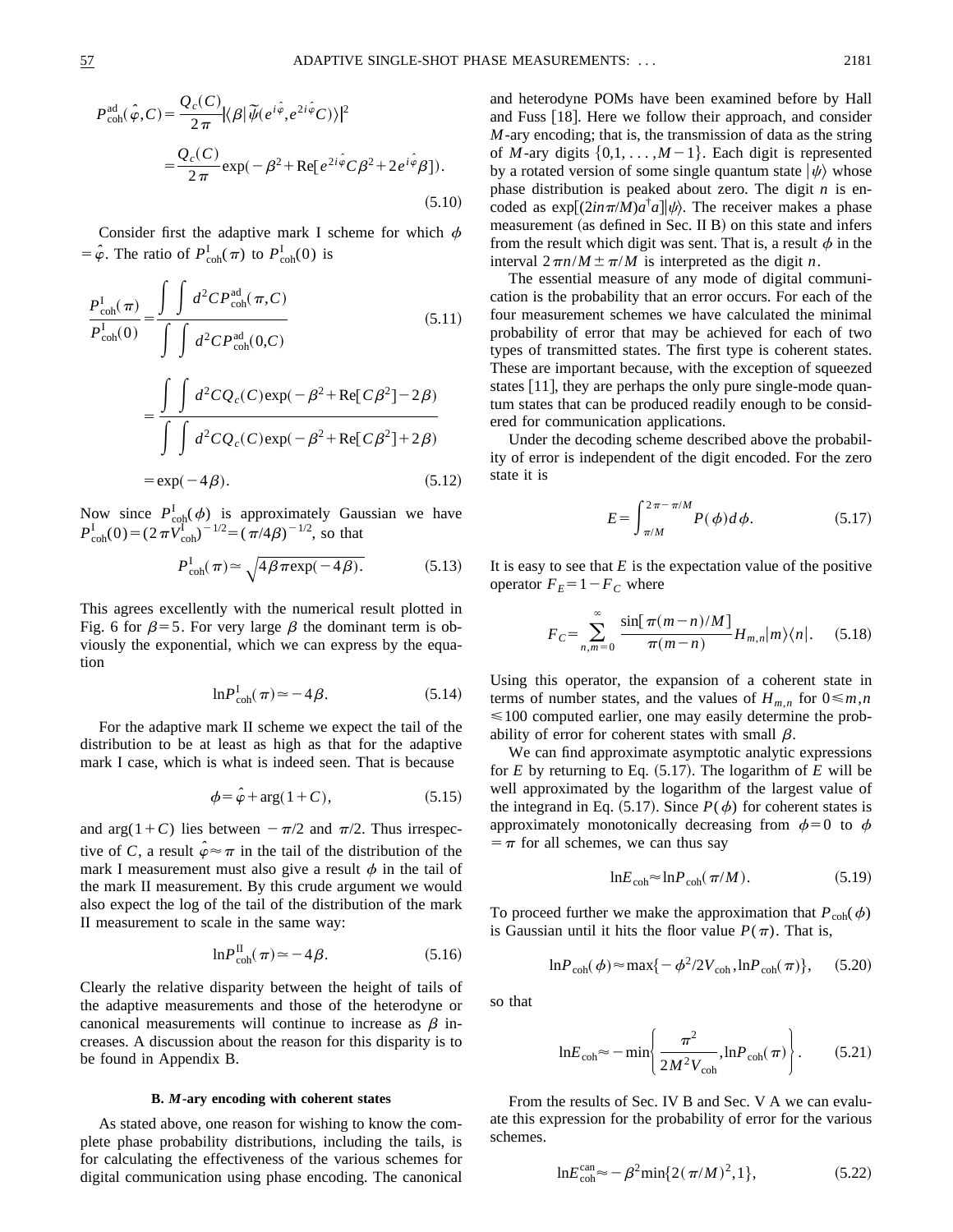

FIG. 7. Plot of the exact (points) and asymptotic (lines) expressions for the log of the probability of error  $E_{coh}$  for quaternary phase encoding using coherent states of amplitude  $\beta$  vs  $\beta$  under the four schemes: canonical ( $*$  and solid line), heterodyne ( $\circ$  and dotted line), adaptive mark I  $(+$  and dash-dotted line), and adaptive mark II ( $\times$  and dashed line).

$$
\ln E_{\text{coh}}^{\text{het}} \approx -\beta^2 \min\{(\pi/M)^2, 1\},\tag{5.23}
$$

$$
\ln E_{\text{coh}}^{1} \approx -\beta \min\{2(\pi/M)^{2}, 4\},\tag{5.24}
$$

$$
\ln E_{\text{coh}}^{\text{II}} \approx -\beta \min\{2\beta(\pi/M)^2, 4\}.
$$
 (5.25)

As long as  $\beta > 2(M/\pi)^2$  we have the simple results that  $-\ln E$  scales quadratically with  $\beta$  for canonical and heterodyne measurements, and linearly with  $\beta$  for the two adaptive measurements. For  $\beta < 2(M/\pi)^2$  the adaptive mark II measurement scales quadratically.

From Fig. 6 it is evident that the approximation of  $P(\phi)$ as a Gaussian plus a constant tail is poorest for the heterodyne measurement. Thus we would not expect the expression  $(5.23)$  to be particularly good. However, for this measurement scheme we can find the following expression for *E*:

$$
1 - E_{\rm coh}^{\rm het} = \frac{1}{\pi} \int_0^\infty \int_0^{ay} e^{-(\beta - x)^2 - y^2} dx dy, \qquad (5.26)
$$

where  $a = \cot(\pi/M)$ . After quite some effort this yields the asymptotic expression

$$
\ln(E_{\text{coh}}^{\text{het}}) \approx -\beta^2/(1+a^2) + \ln\left(\frac{(1+a^2)^5 - a^{10}}{\sqrt{\pi}(1+a^2)^{9/2}}\right) + \ln(\beta)
$$
  
+  $O(\beta^{-1}).$  (5.27)

The leading term of this differs from the above result  $(5.23)$ by at most 25% (for  $M=3$ ) and approaches it for large M. The full expression  $(5.27)$ , and the above approximate expressions  $(5.22)$ ,  $(5.24)$ , and  $(5.25)$  are plotted as a function of  $\beta$  in Fig. 7 for  $M=4$ . Also plotted are the exact numerical calculations of the probability of error. The expression  $(5.27)$ is evidently a very good approximation. The other analytical expressions match quite well the slopes of the curves, but are displaced vertically. For large  $\beta$  the slope is of course the



FIG. 8. Plot of the exact (points) expressions for the log of the minimum probability of error  $E_{coh}$  for quaternary phase encoding using the optimal state with at most *N* photons vs *N* under the four schemes: canonical  $(*)$ , heterodyne  $(\circ)$ , adaptive mark I  $(+)$ , and adaptive mark II  $(\times)$ .

more important feature, and it is interesting that Eq.  $(5.25)$ does correctly predict the change from quadratic to linear behavior of  $\ln E_{\text{coh}}^{\text{II}}$  at  $\beta \approx 2(4/\pi)^2 \approx 3.24$ .

From the asymptotic results it is clear that for large  $\beta$  the adaptive mark II measurement has a higher probability of error than heterodyne detection. Specifically, for  $M > 3$  the crossover point is at

$$
\beta \approx 4(M/\pi)^2. \tag{5.28}
$$

For  $M=4$  this is  $\beta \approx 6.48$ , which agrees well with the numerical data in Fig. 7. At this point the error is

$$
\ln E_{\rm coh} \approx -16(M/\pi)^2. \tag{5.29}
$$

Thus depending on whether the acceptable error level is less than or greater than this amount, the best dyne measurement scheme to use (in the sense of requiring the least energy  $\hbar \omega \beta^2$  per pulse) will be heterodyne or adaptive mark II, respectively.

### **C.** *M***-ary encoding with optimal states**

In this section we consider the probability of error for optimized states subject to a maximum-photon-number constraint. Since the probability of error is

$$
E = \langle \psi | 1 - F_C | \psi \rangle,\tag{5.30}
$$

it is readily seen that the problem of finding the minimal probability of error for states of the form  $\Sigma_{n=0}^N c_n |n\rangle$  is precisely that of finding the largest eigenvalue of the matrix formed by truncating the number-state matrix for  $F_C$  of Eq.  $(5.18)$ . For small *N* this eigenvalue problem can be solved using MATLAB and the  $H_{mn}$  matrices computed earlier.

Figure 8 depicts the results for quaternary  $(M=4)$  encoding. It is clear from this graph that the log of the  $E_{\text{opt}}$  for optimized states has the same sort of dependence of the maximum photon number *N* as the log of  $E_{coh}$  has on the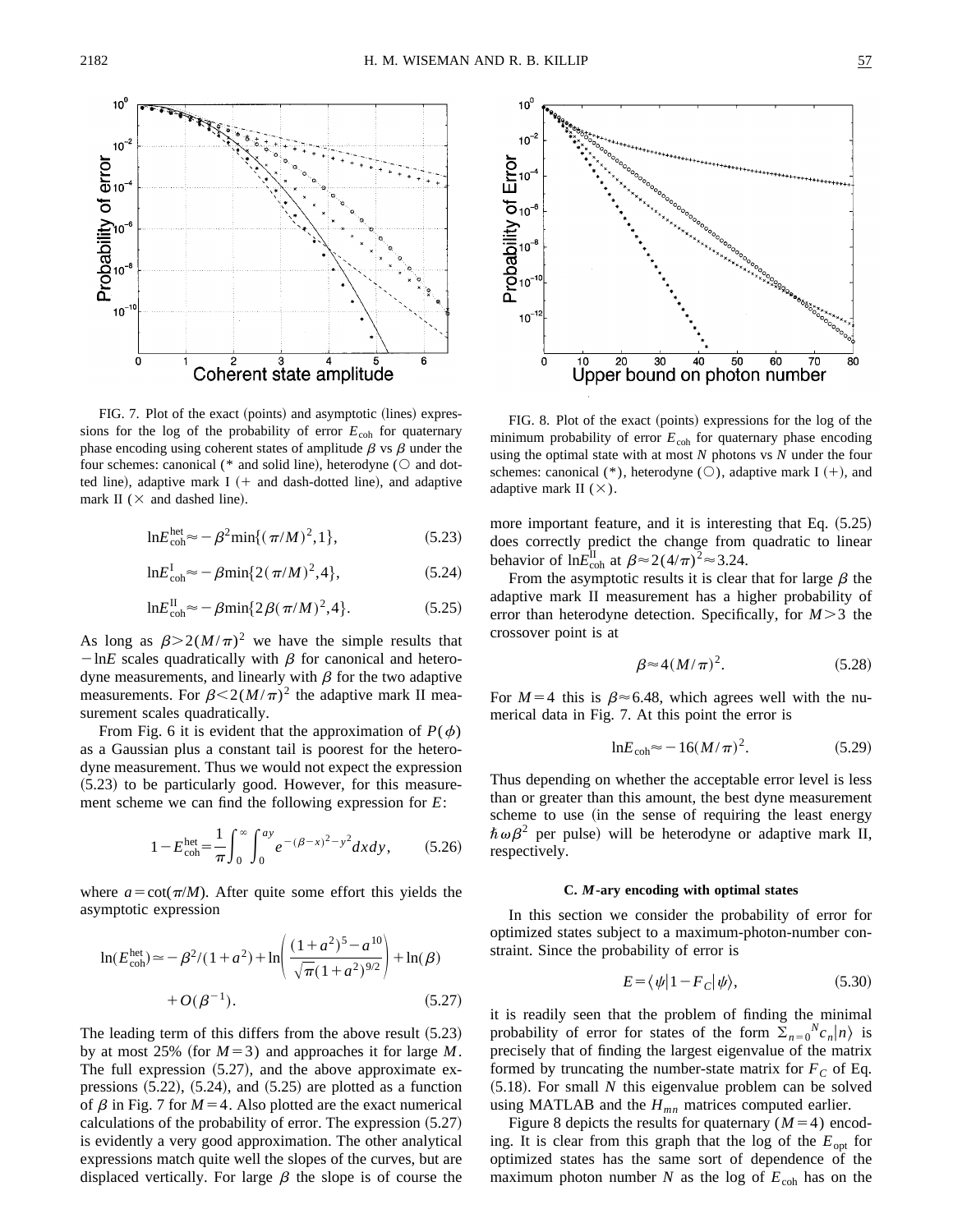mean photon number  $\beta^2$ . That is, for large *N*, the heterodyne and canonical measurements scale linearly with  $N$  (with the latter having the greater slope) while the adaptive measurements scale as the square root of  $N$  (with the adaptive mark II having the greater slope). Once again the adaptive mark II measurement is the best realizable measurement for moderate *N*, while the heterodyne measurement becomes superior for large *N*. We would expect the crossover point to scale as  $M^4$ , and for  $M=4$  the numerical data show that it is at N  $\approx 64 \approx 25 (M/\pi)^4$ .

## **VI. DISCUSSION**

In this paper we have presented the exact quantum theory of two adaptive phase measurements. From this we have confirmed the semiclassical results obtained in Ref. [7]. In particular, the phase variance from our adaptive mark II phase measurement is always less than that from a standard phase measurement (such as heterodyne detection). We have also applied our theory to an area inaccessible to the semiclassical theory, that is the complete shape of the probability distribution for the measured results  $\phi$ . We find that the adaptive measurement phase probability distributions have surprisingly high tails. This has the consequence that the adaptive measurement is not necessarily better than standard phase measurements when it comes to communication using *M*-ary encoding of data in the phase of states.

The fact that the adaptive phase measurement is not necessarily superior to the standard phase measurement for *M*-ary phase encoding does not mean that it is a poor phase measurement, or that adaptive measurements in general are not useful. After all the situation of *M*-ary encoding does not really call for a phase measurement; rather it calls for a measurement which can distinguish as well as possible between a finite number of known different (but not orthogonal) states. For the case of binary phase encoding using coherent states (with phases 0 and  $\pi$ ), there is an adaptive measurement which has been known for some time  $[19]$  which distinguishes these possible states as well as quantum mechanics allows. It is only when  $M \sim N$ , where *N* is the mean photon number of the states, that the measurement required is really a phase measurement. In this limit the variance of the distribution is the important factor, and the adaptive mark II phase measurement always gives a lower error rate than standard detection.

Although the asymptotics for the phase variance of the adaptive schemes were already known from the semiclassical theory of Ref.  $[7]$  the quantum theory presented here sheds knew light on these results and allows us to probe new issues. For example, what is the ultimate limit on the phase noise introduced by an adaptive phase measurement? In other words, how closely is it possible to approximate a canonical phase measurement by using a measurement involving dyne measurements (that is measurements using photodetection and a local oscillator with arbitrary time-varying phase)? Although we cannot answer this question at this stage, we can show that there is a lower bound on the amount of excess noise. This lower bound is not due to imperfections such as a finite local oscillator or inefficient detectors, but is a fundamental limitation of the method of measurement via photodetection. We proceed by using the analysis in Appendix B.

It was shown in Appendix B that the probability for obtaining a particular phase  $\phi$  is determined largely by the maximum overlap between the system state and any of the pure states which contribute to the probability operator  $F(\phi)$ for that phase. For dyne measurements, these pure states are squeezed states. As a result of this, the variance of the measured phase probability distribution will be (to a good approximation) equal to the true (canonical) phase variance of the system plus the phase variance of the maximum-overlap pure state. Furthermore, it was shown in Appendix B that in order to obtain a large overlap, the maximum-overlap squeezed state must have a well-defined coherent amplitude roughly equal to the coherent amplitude of the system.

From these considerations we can conclude that if the system has roughly *N* photons, then the excess phase variance will be approximately that of a squeezed state with a mean photon number of  $N$ . Now the minimum (canonical) phase variance of a squeezed state with a mean photon number of  $N$  has been investigated by Collett  $[20]$ , who found the asymptotic result

$$
V_{\rm ss}^{\rm can} \ge \frac{\ln N}{4N^2}.\tag{6.1}
$$

This represents a lower bound on the excess phase variance introduced by any dyne measurement. So, for example, if *N* is sufficiently large then the minimum measured phase variance for a state with at most *N* photons would be

$$
V_{\min}^{\text{dyne}} \geq \frac{\ln N}{4N^2}.\tag{6.2}
$$

This lower bound should is a long way below the variance achieved by the adaptive mark II scheme presented here, for which

$$
V_{\min}^{\text{II}} \simeq \frac{1}{8N^{3/2}},\tag{6.3}
$$

which itself is a long way below the variance achieved by standard measurements, namely,

$$
V_{\min}^{\text{het}} \simeq \frac{1}{4N}.\tag{6.4}
$$

In fact, the lower bound  $(6.2)$  is very close to the absolute lower limit set by canonical measurement  $[21]$ 

$$
V_{\min}^{\text{can}} \simeq \frac{\pi^2}{N^2}.\tag{6.5}
$$

Exactly how close one can come to the lower bound  $(6.1)$  by using a different feedback algorithm is a matter for future research.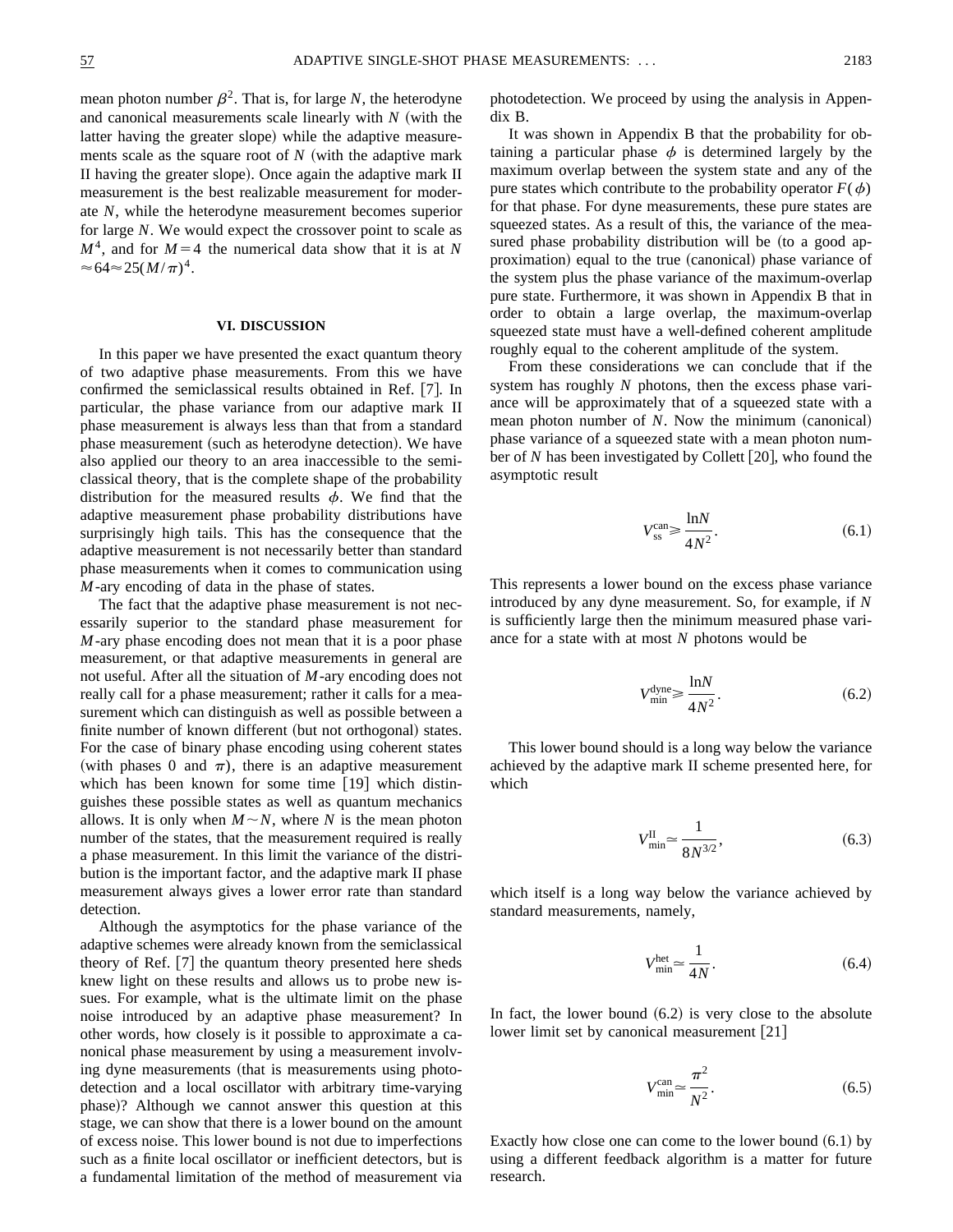### **ACKNOWLEDGMENTS**

H.M.W. would like to thank the Australian Research Council and R.B.K. the W. H. Pickering Foundation for financial support.

### **APPENDIX A: THE OSTENSIBLE MOMENTS OF** *C*

Following the text, we denote the ostensible moments of *C* as

$$
M_v^{n,m} = \langle C_v^n C_v^{*m} \rangle_Q. \tag{A1}
$$

Using the rules of Itô calculus to evaluate

$$
dM_v^{n,m} = \langle (C_v + dC_v)^n (C_v^* + dC_v^*)^m - C_v^n C_v^{*m} \rangle \quad (A2)
$$

we find from Eq.  $(3.24)$ 

$$
\frac{dM_v^{n,m}}{dv} = -\frac{2(n-m)^2}{v} M_v^{n,m} + nM_v^{n-1,m} + mM_v^{n,m-1}.
$$
\n(A3)

Since  $M_v^{0,0} \equiv 1$  these equations may be solved recursively to find

$$
M^{n,m} = \frac{nM^{n-1,m} + mM^{n,m-1}}{2(n-m)^2 + n + m}.
$$
 (A4)

Recall that by convention  $M^{n,m} = M_1^{n,m}$ . For *n* or *m* equal to zero this recurrence relation can be solved to get

$$
M^{n,0} = M^{0,n} = \frac{1}{(2n+1)(2n-1)\cdots 1} = \frac{1}{(2n+1)!!}.
$$
 (A5)

These boundary values allow us to rapidly compute all the desired moments *Mn*,*m*.

### **APPENDIX B: THE TAILS OF THE DISTRIBUTIONS**

The reason for the different scaling of the tails of the adaptive measurements compared to the heterodyne measurement can be understood as follows. For heterodyne detection the dominant term is the inner product of the system state  $\beta$  with the coherent state  $|-r\rangle$  for  $r=0^-$ . This maximizes the overlap while still maintaining  $\phi = \arg r = \pi$ :

$$
\ln P_{\text{coh}}^{\text{het}}(0) \approx \ln |\langle \beta | 0 \rangle|^2 = -\beta^2. \tag{B1}
$$

For the adaptive mark I technique the overlap will be with a squeezed state  $|\alpha, \epsilon\rangle$ , where (using  $\phi = \hat{\varphi} = \pi$ )

$$
\alpha = -\frac{1+C}{1-|C|^2},
$$
 (B2)

$$
\epsilon = -\frac{C \text{atanh}|C|}{|C|}.
$$
 (B3)

The problem is to determine the value of *C* that maximizes this overlap.

It is not difficult to see that the value of *C* we seek will be real and positive. In this case

$$
\alpha = -(1 - C)^{-1}, \tag{B4}
$$

$$
\epsilon = -\operatorname{atanh}C. \tag{B5}
$$

This describes a squeezed state centered at  $x=-2/(1-C)$ with an *x* variance

$$
\exp(-2\epsilon) = \frac{1+C}{1-C}.\tag{B6}
$$

The overlap between  $|\beta\rangle$  and  $|\alpha,\epsilon\rangle$  is

$$
|\langle \beta | \alpha, \epsilon \rangle|^2 = \frac{\exp[-(1 + \tanh\epsilon)(\beta + \alpha)^2]}{\cosh\epsilon}
$$
 (B7)

$$
\simeq \frac{\exp\{-(1-C)[\beta+1/(1-C)]^2\}}{\sqrt{1-C^2}}.
$$
 (B8)

Ignoring the negligible  $\sqrt{1-C^2}$ , this expression is maximized for

$$
1 - C = \beta^{-1}.
$$
 (B9)

This implies  $\alpha = -\beta$  and  $\exp(-2\epsilon) \approx 2\beta$ . Substituting this in Eq.  $(B8)$  gives

$$
\ln P_{\text{coh}}^{\text{I}}(\pi) \simeq \ln |\langle \beta | \alpha, \epsilon \rangle|^2 \simeq -4\beta, \tag{B10}
$$

as obtained in the body of the paper.

This derivation in this appendix shows that the reason for the high tails of the adaptive distributions is the large *x* variance of the squeezed state  $|\alpha,\epsilon\rangle$ , giving it a much larger overlap with  $|\beta\rangle$  than has  $|0\rangle$  (from the heterodyne measurement). Although this large squeezing is responsible for the high tails, it is also what allows the narrow peak of the adaptive mark II measurement. This can be seen as follows.

The most likely result for the adaptive mark II case is  $\phi$  $\hat{\varphi}$  + arg(1+C)=0. This is obviously most likely to occur for  $\hat{\varphi} = 0$ , in which case the only difference is that

$$
\alpha = \frac{1+C}{1-|C|^2}.
$$
 (B11)

Once again it is easy to see that the maximum overlap will be for  $C \approx 1$ . The overlap in this case is

$$
\ln|\langle \beta | \alpha, \epsilon \rangle|^2 \approx - (1 - C) \left( \beta - \frac{1}{1 - C} \right)^2.
$$
 (B12)

This is maximized (with a value of zero) at exactly the same  $C=1-\beta^{-1}$ . This gives  $\alpha=\beta$  as expected, and the same *x* variance.

In this case what is of more interest is the *y* variance

$$
\exp(2\epsilon) \approx (2\beta)^{-1}.
$$
 (B13)

The *intrinsic* phase variance of this squeezed state is thus

$$
V_{\text{ss}} \simeq \frac{\langle y^2 \rangle}{\langle x \rangle^2} = \frac{\exp(2 \overline{\epsilon})}{(2 \beta)^2} \simeq \frac{1}{8 \beta^3}.
$$
 (B14)